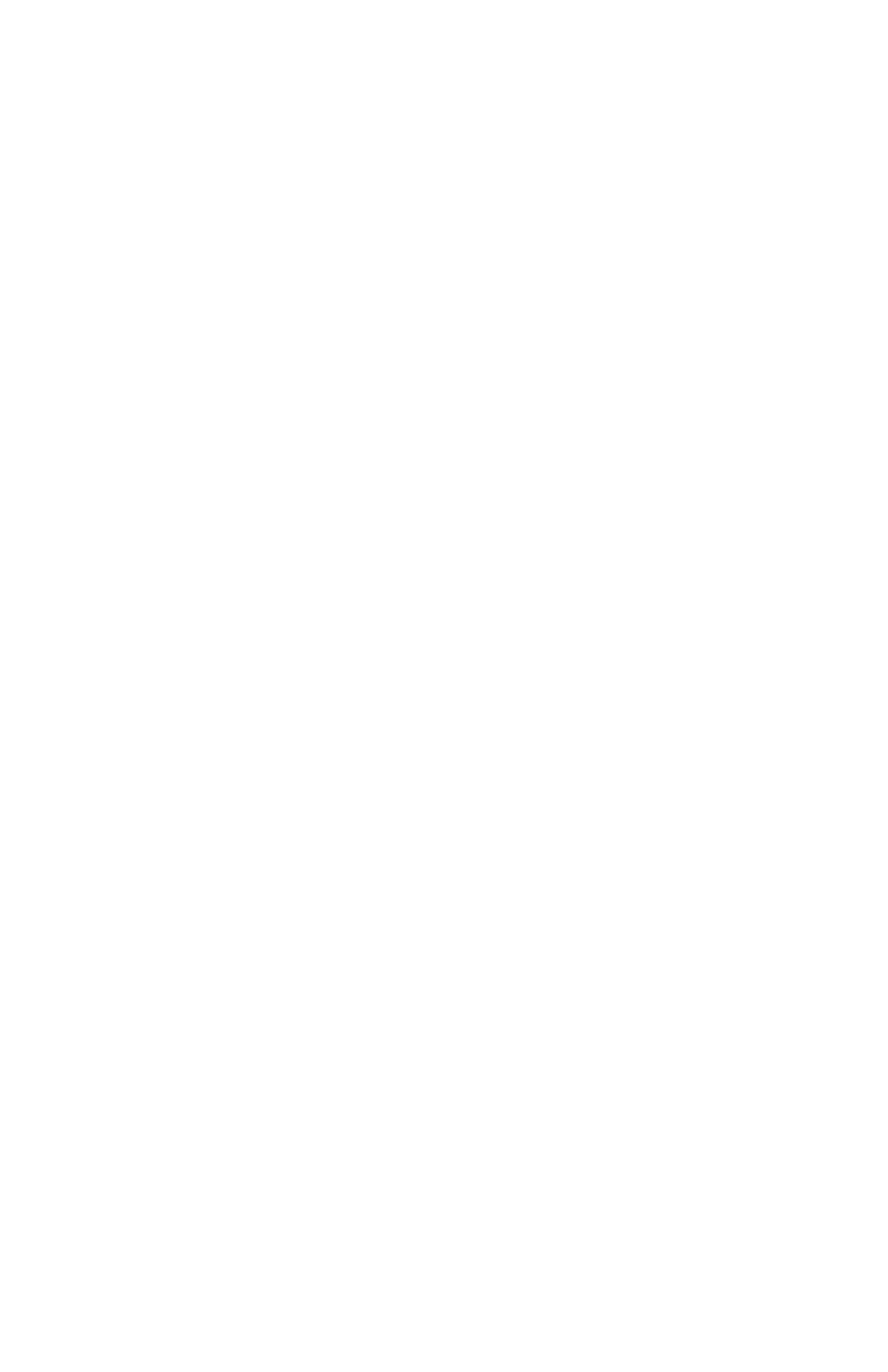# Standards for Providing Constitutionally and Statutorily Mandated Legal Representation in New York State

*Adopted by the Board of Directors, New York State Defenders Association July 25, 2004*

*Approved by the Chief Defenders of New York State July 25, 2004*

New York State Defenders Association 194 Washington Avenue, Suite 500 Albany, NY 12210-2314 (518) 465-3524 (518) 465-3249 (fax) www.nysda.org

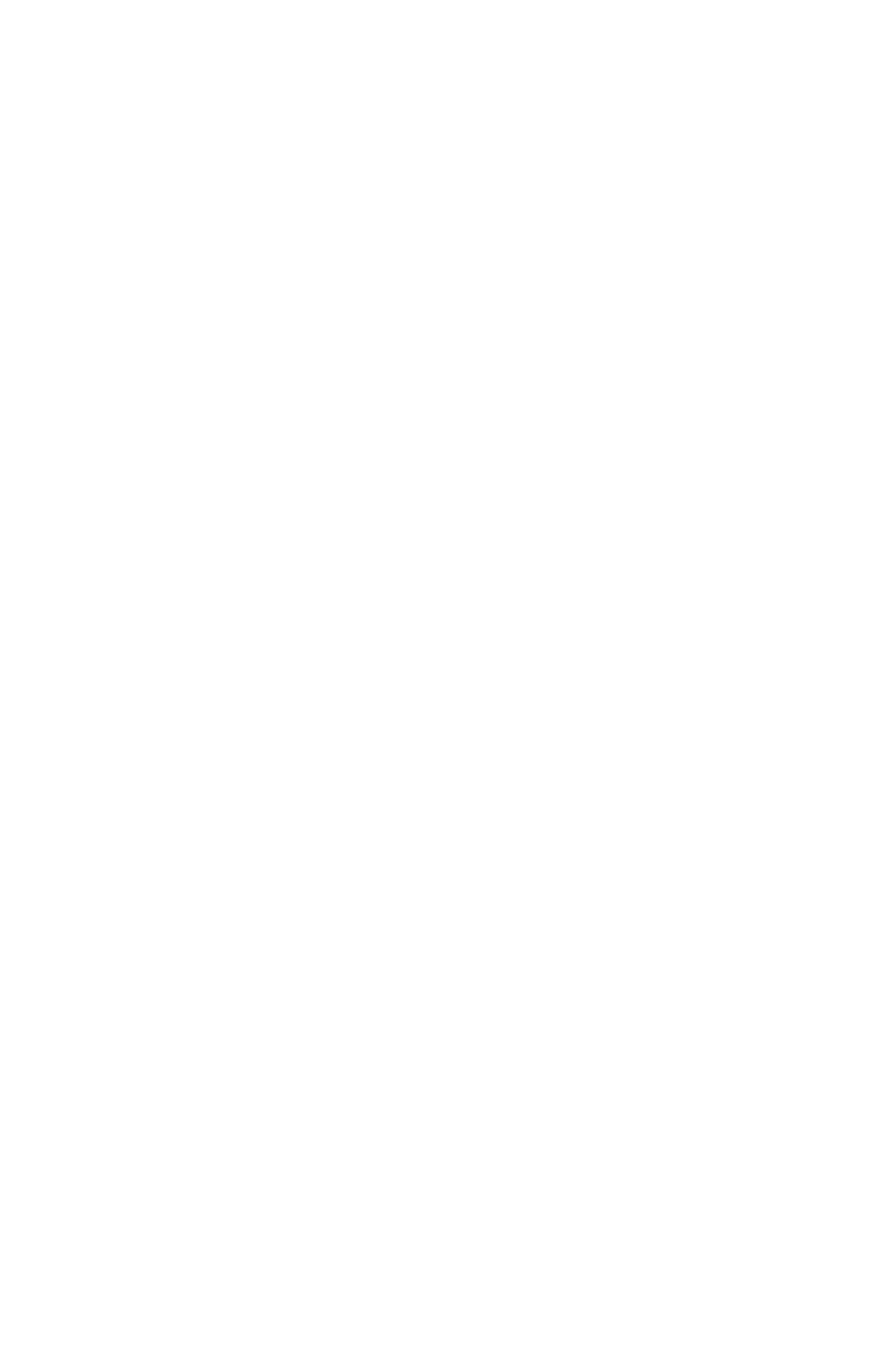## **TABLE OF CONTENTS**

|  | <b>STANDARDS FOR PROVIDING CONSTITUTIONALLY AND</b> |
|--|-----------------------------------------------------|
|  | <b>STATUTORILY MANDATED LEGAL REPRESENTATION IN</b> |
|  | <b>NEW YORK STATE</b>                               |
|  | Statement of Purpose<br>1                           |
|  | $\overline{2}$                                      |
|  | 3<br>II. Independence                               |
|  | $\overline{4}$                                      |
|  | 5                                                   |
|  | V. Scope of Representation (Types and               |
|  | 7                                                   |
|  | 8<br>VI. Training and Internal Supervision          |
|  | 9                                                   |
|  | VIII. Duties of Counsel  11                         |
|  | A. Criminal Defense Counsel  11                     |
|  | B. Family Court Counsel  14                         |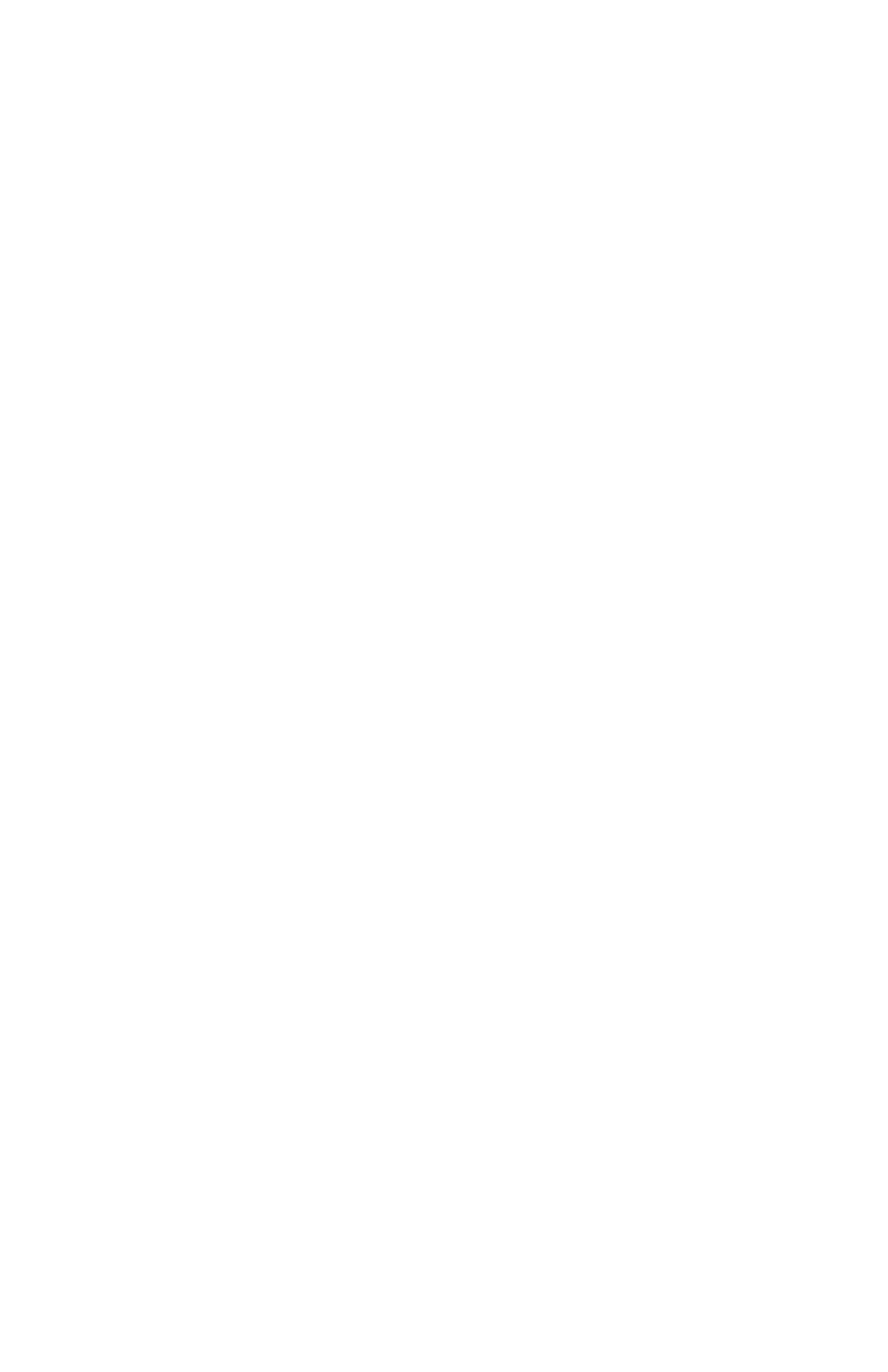## **INTRODUCTION**

The Board of Directors of the New York State Defenders Association (NYSDA) unanimously adopted these "Standards for Providing Constitutionally and Statutorily Mandated Legal Representation in New York State" on July 25, 2004. This followed a unanimous vote of the Chief Defenders of New York State<sup>1</sup> approving the standards.

Tailored to New York's public defense scheme, the standards set out requirements covering: Independence (of defense services), Funding, Workload, Scope of Representation, Training and Supervision, and Eligibility (of Clients). Also addressing Duties of Counsel (in both criminal and family court representation), the standards provide a concise set of best practices.

#### **A Timely Compilation of Requirements**

Created with input from large urban defender programs and chief defenders in rural counties, from county public defender offices, legal aid societies, and assigned counsel programs, and from chief defenders across the political spectrum with myriad views on how best to conduct and improve mandated legal services, these standards are not aspirational. They contain what those in the best position to know agree is *required* of public defense programs and practitioners.

The standards come into existence at a propitious moment, as the New York State Bar Association and the Unified Court System examine indigent defense, as the legislative and executive branches prepare to monitor implementation of last year's fee increase, as NYSDA'S Client Advisory Board completes the development of its own standards, and as headlines about wrongful convictions stir the public's concern about problems in the justice system.

The heads of every public defense program in New York State are invited to Chief Defender Convenings, including the one at which these standards were adopted, and comprise The Chief Defenders of New York State.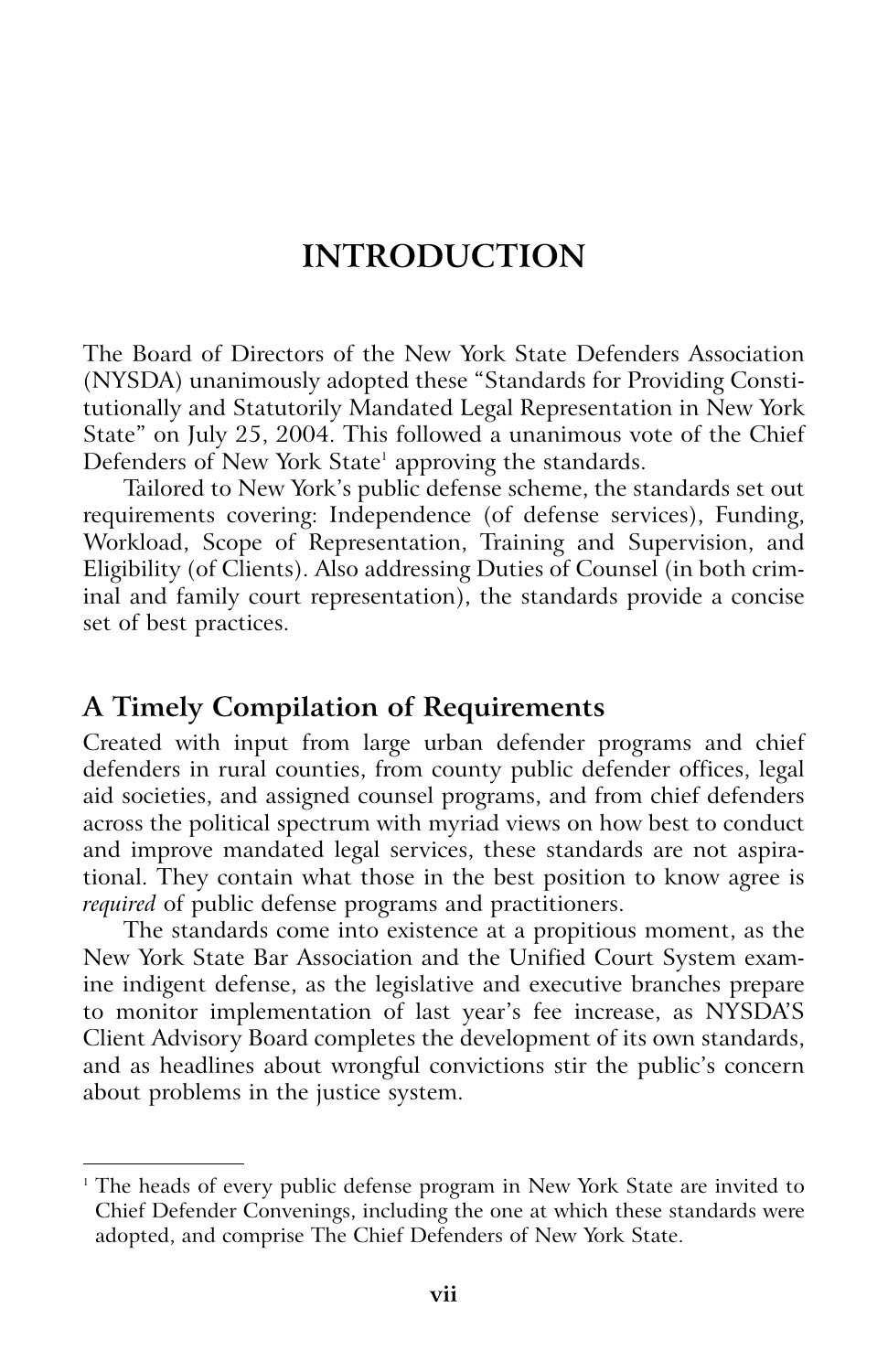#### **A Historical Perspective**

These standards arose from a deliberative process spanning many years. In 1983, NYSDA's Board of Directors set up a committee to work toward adoption of NYSDA standards for public defense. Standards were deliberated upon. Thereafter, the Association sought comment on those proposed standards by publishing them serially in *The Defender*, NYSDA's magazine. The *Model Public Defense Case and System*, a document based on national standards, ethical canons and decisional law, was later published by NYSDA and used in a series of technical assistance visits throughout the state, demonstrating the need for statewide standards.

National standards and other benchmarks also informed the development of the New York standards. A proliferation of standards at the national, state, and local levels—all reflecting basic principles including the importance of independence, sufficient funding, and proper training—demonstrated the importance of such guidelines. This was reinforced by the United States Department of Justice decision to compile public defense standards. The resulting 2001 publication, the "Compendium of Standards For Indigent Defense Systems," was consulted in the development of these New York standards, which now take their place among those other standards.<sup>2</sup> All of these historical efforts informed the standards ultimately developed and adopted by the NYSDA Board on the recommendation of the Chief Defenders.

Between 1998 and 2004, NYSDA and the League of Women Voters of New York State conducted a series of fact-finding hearings throughout the State. Testifying at those hearings were public defenders, private lawyers, assigned counsel practitioners, legal aid attorneys, judges, county officials, clients, and other advocates. Simultaneously, discussions on public defense reform involving the Chief Defenders and representatives from the League of Women Voters of New York State, the New York State Association of Criminal Defense Lawyers and other bar associations underscored the need for statewide standards.

In December 2000 the Chief Defenders of New York agreed to participate in a project to create standards for the provision of public defense. The Chief Defenders reviewed and discussed draft standards,

<sup>2</sup> In standards development parlance, NYSDA staff has functioned as the Reporter in this development effort. Commentary, providing references to related standards and to documented examples of the practices and problems addressed by these standards, is being drafted.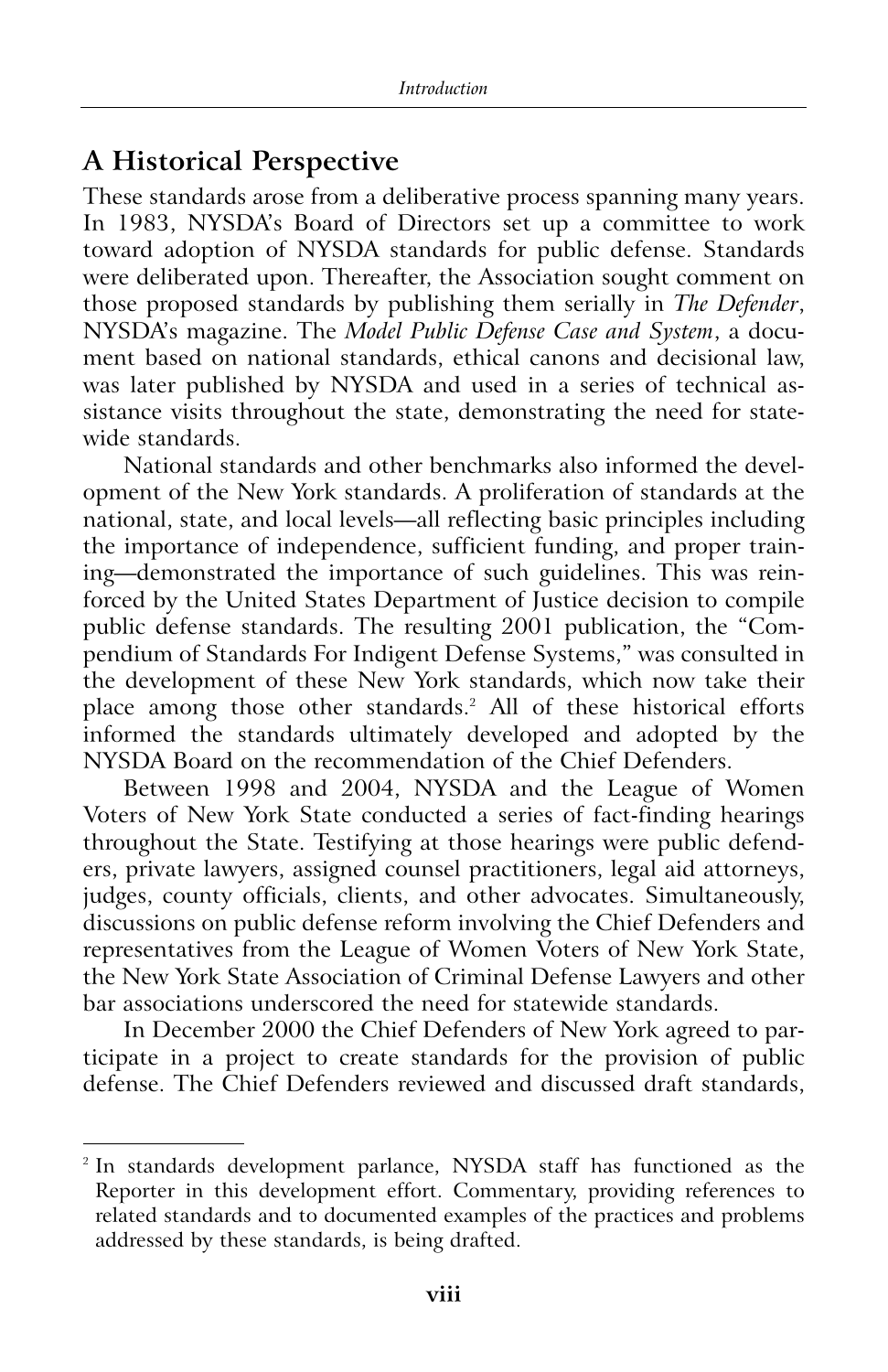as well as potential uses for statewide standards, at a series of meetings conducted between 2000 and 2004.

## **Standards Should Ensure Justice for All**

Reflecting the broad range of mandated legal services in New York State and problems common to all, these standards emphasize that public defense clients and their lawyers should have resources in parity with agencies seeking to deprive eligible individuals of liberty and liberty interests. The standards provide New York governmental entities at all levels measures by which to ensure that they meet their constitutional and statutory duties. Ultimately, the standards should help guarantee that in New York State, there is truly justice for all.

November 2004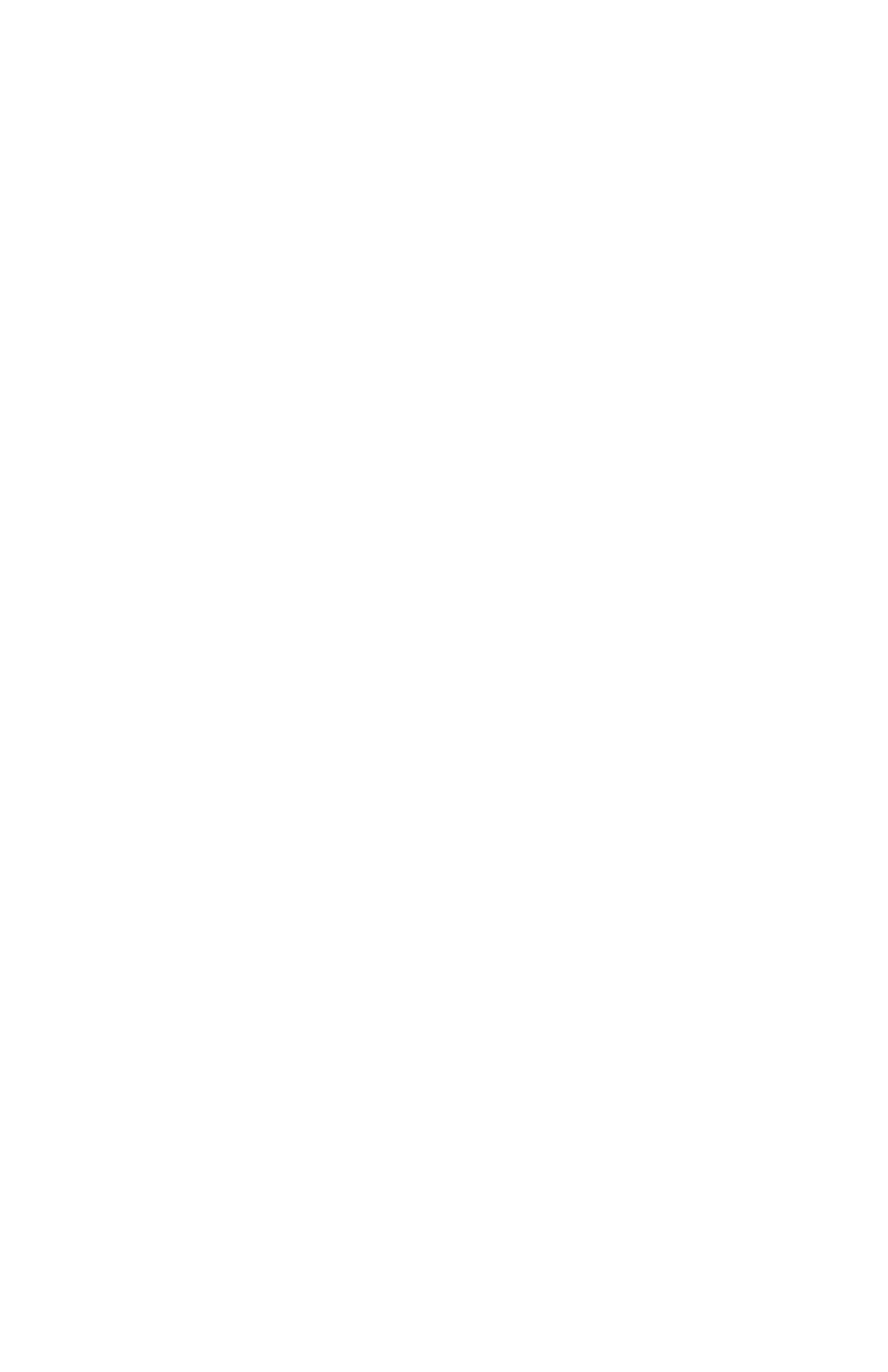## **STANDARDS FOR PROVIDING CONSTITUTIONALLY AND STATUTORILY MANDATED LEGAL REPRESENTATION IN NEW YORK STATE**

#### **Statement of Purpose**

The Federal and State Constitutions, and certain state statutes, mandate the provision of quality counsel in various New York State proceedings. State provision of quality legal services to those who cannot otherwise afford legal services in those proceedings serves the ends of justice and affirms the faith of our citizens in our government of laws. Representing clients eligible for these services is a unique governmental obligation. Lawyers provided as a result of governmental mandates must advocate for their clients, not for the government that pays them. These attorneys must demand due process in the government's forums against governmental efforts to limit or take away their clients' inalienable rights to life and liberty.

Standards to guarantee proper performance of this singular governmental function are essential. Clients represented by publicly-paid lawyers cannot use the mechanism of a free market to secure the best possible representation. These standards are meant to ensure that the methods of selecting, overseeing, and compensating such lawyers enable the lawyers to represent their clients ethically and professionally. These standards draw heavily on existing national and local standards, especially:

- American Bar Association [ABA], *Standards for Criminal Justice, Providing Defense Services* (3rd ed. 1990);
- Indigent Defense Organization Oversight Committee (First Department, Appellate Division, New York) [1st Dept.], *General Requirements for All Organized Providers of Defense Services to Indigent Defendants* (1996);
- National Study Commission on Defense Services [NSC], Guidelines for Legal Defense Systems in the United States (1976);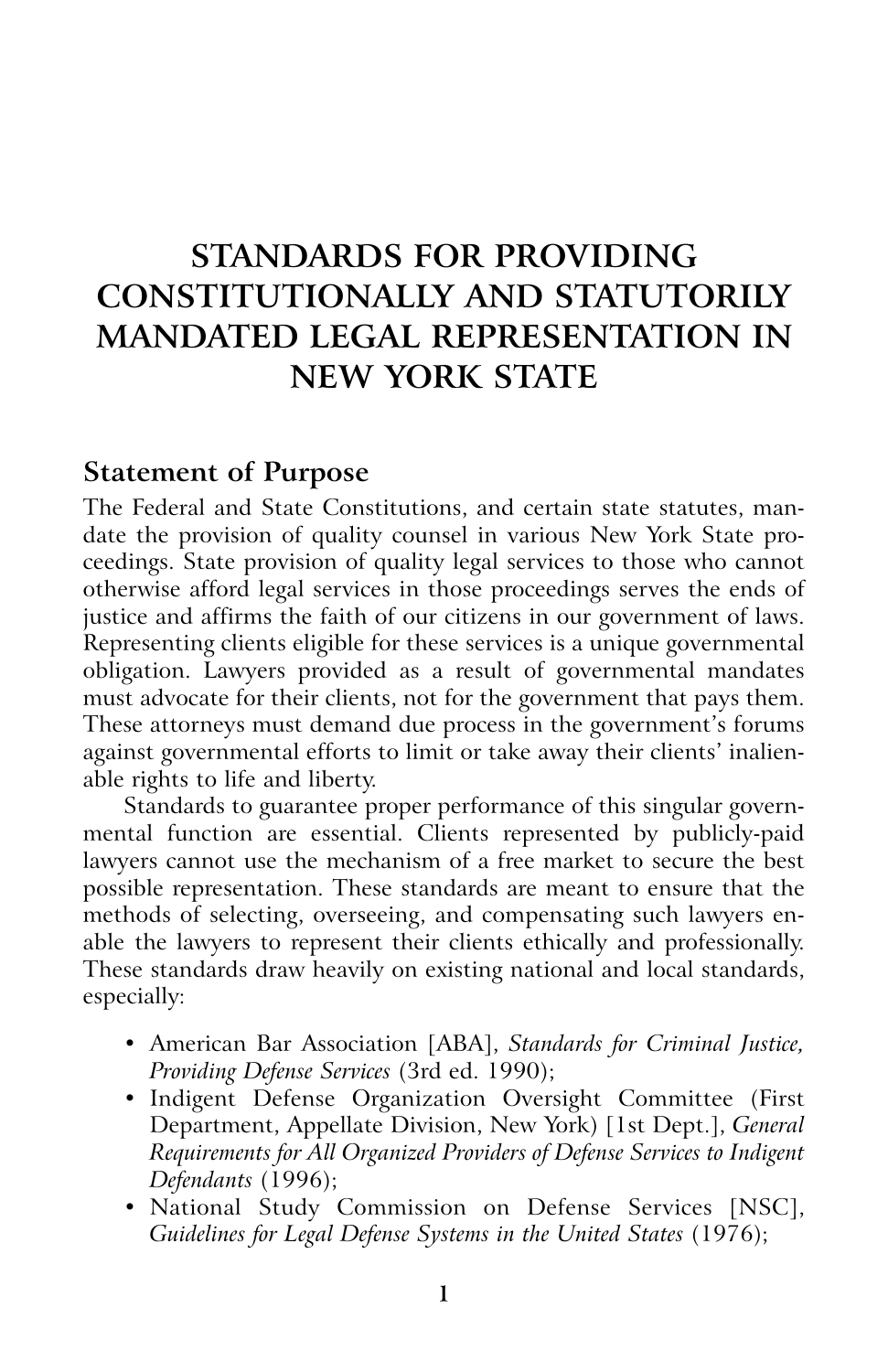- National Advisory Commission on Criminal Justice Standards and Goals [NAC], *The Courts*, "The Defense" (1973);
- National Legal Aid and Defender Association [NLADA], *Standards for the Administration of Assigned Counsel Systems* (1989); NLADA, *Standards for Defender Services*; NLADA, *Defender Training and Development Standards* (1997); NLADA, *Performance Guidelines for Criminal Defense Representation* (1995);

and other national, state, and local standards and guidelines.

Providing mandated legal representation is a comparatively new phenomenon in the history of social and human services. Much has been learned, but improvements continue. These standards are intended to assure provision of high-quality publicly-provided legal services regardless of the type of plan or program administering such services. The standards should be read to allow innovation that improves quality and to disallow policies and practices that would sacrifice quality to fiscal savings, systemic expediency, or political pressure. "Should" as it appears throughout these standards is mandatory, not aspirational.

Unless explicitly noted otherwise, these standards apply to all constitutionally and statutorily mandated legal services in New York State, whether referred to as "publicly-provided legal services," "publiclyfunded legal services," "public defense services," "public legal services," or by another term. Because death penalty cases involve unique legal issues, knowledge, and skills, standards developed specifically for capital cases should be used to evaluate such representation. *See e.g.* ABA, *Guidelines for the Appointment and Performance of Counsel in Death Penalty Cases* (revised 2003). (The United States Supreme Court has referred to the "well-defined norms" of the ABA *Guidelines, see, Wiggins v Smith*, 539 US 510, 524, 123 SCt 2527, 2537, 156 L Ed2d 471, 486 [2003], citing the 1989 edition of the Guidelines.) *See also*, Judiciary Law 35-b *et seq.* and related statutes, case law, and standards, including minimum standards for lead and associate counsel in capital cases established by the Capital Defender Office in consultation with the administrative board of the judicial conference.

#### **I. Objective**

The objective of providing counsel is to ensure high-quality, zealous legal representation of all persons eligible for publicly-provided legal services, thereby guaranteeing individual rights and achieving equal justice under the law. This objective should inform the creation, imple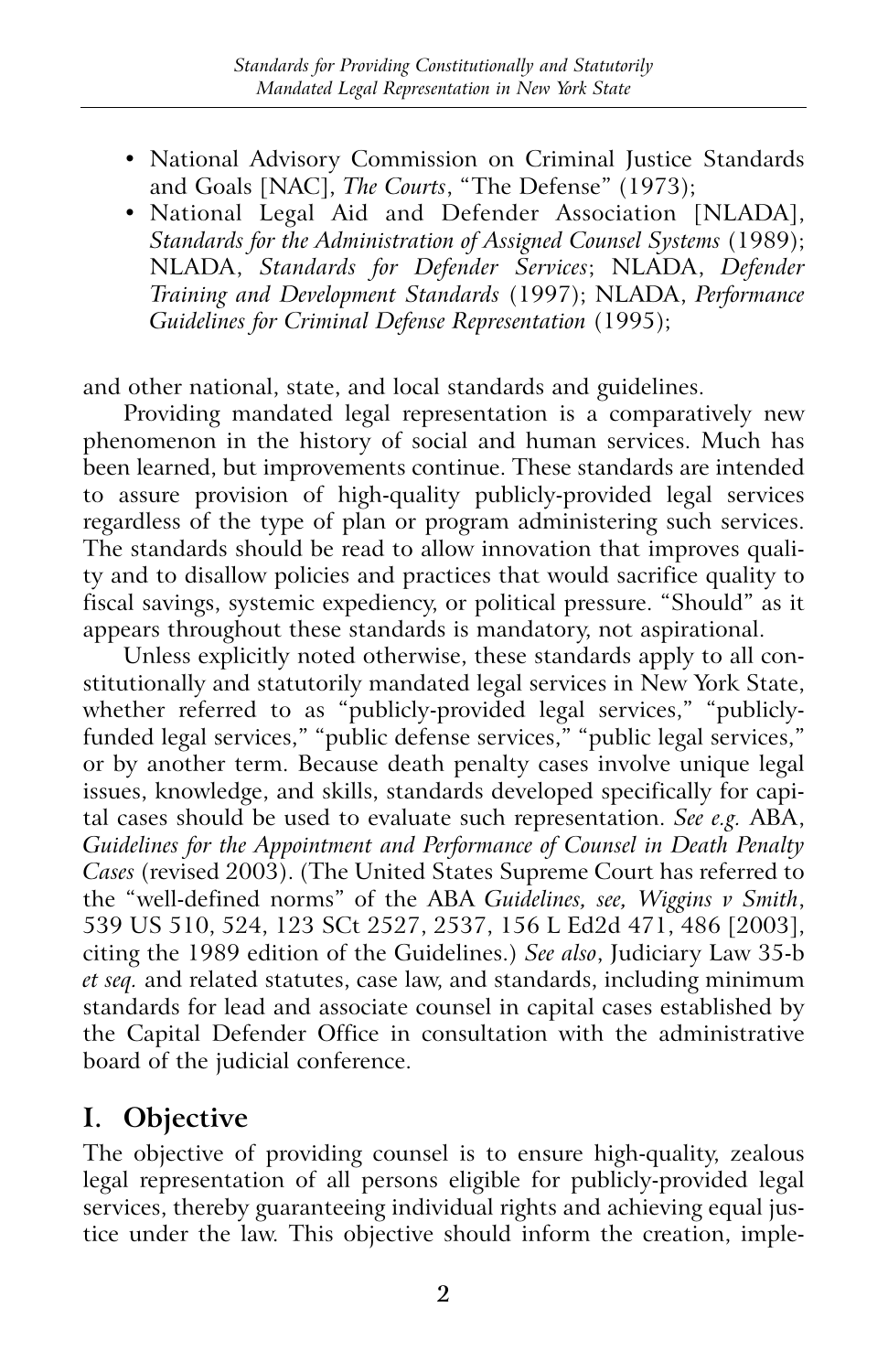mentation, and maintenance of all processes for providing publiclyfunded counsel in New York State proceedings. It should also inform the representation provided by all publicly-compensated attorneys.

## **II. Independence**

A. All plans and programs for providing publicly-funded legal services should be designed to guarantee the integrity of the relationships between lawyers and clients. All processes for providing counsel should be free from political influence and conflicts of interest. The lawyers provided should likewise be independent and conflict-free.

B. All local plans and programs for providing public legal services should be independent and free from political influence, while accountable for the provision of high-quality, zealous services. This requirement applies to offices or programs of all types permitted by law, whether they are free-standing or governed by local or regional boards. Actions that must be insulated from political influence and conflicts of interest include, but are not limited to:

- 1. funding a plan or program;
- 2. hiring or selecting and firing or retaining the chief attorney to head the office or program, other lawyers, and associated professionals;
- 3. matching the abilities of individual lawyers and associated professionals with particular cases;
- 4. paying salaries or fees; and
- 5. providing needed auxiliary resources.

C. To avoid even the appearance of improper influence, local or regional boards should not interfere with any lawyer's conduct in individual cases absent a clear violation of the Disciplinary Rules of the Code of Professional Responsibility (22 NYCRR 1200 *et seq*.) that precludes the attorney from providing effective assistance of counsel.

D. Publicly-compensated lawyers should be subject to judicial supervision only in the same manner and to the same extent as are lawyers in private practice. The selection of lawyers for specific cases should not be made by elected officials, or *ad hoc* by the judiciary, but should be arranged through a process designed to ensure independence and quality of representation.

E. All public defense plans, programs, and individual attorneys should protect the confidences and secrets of public defense clients in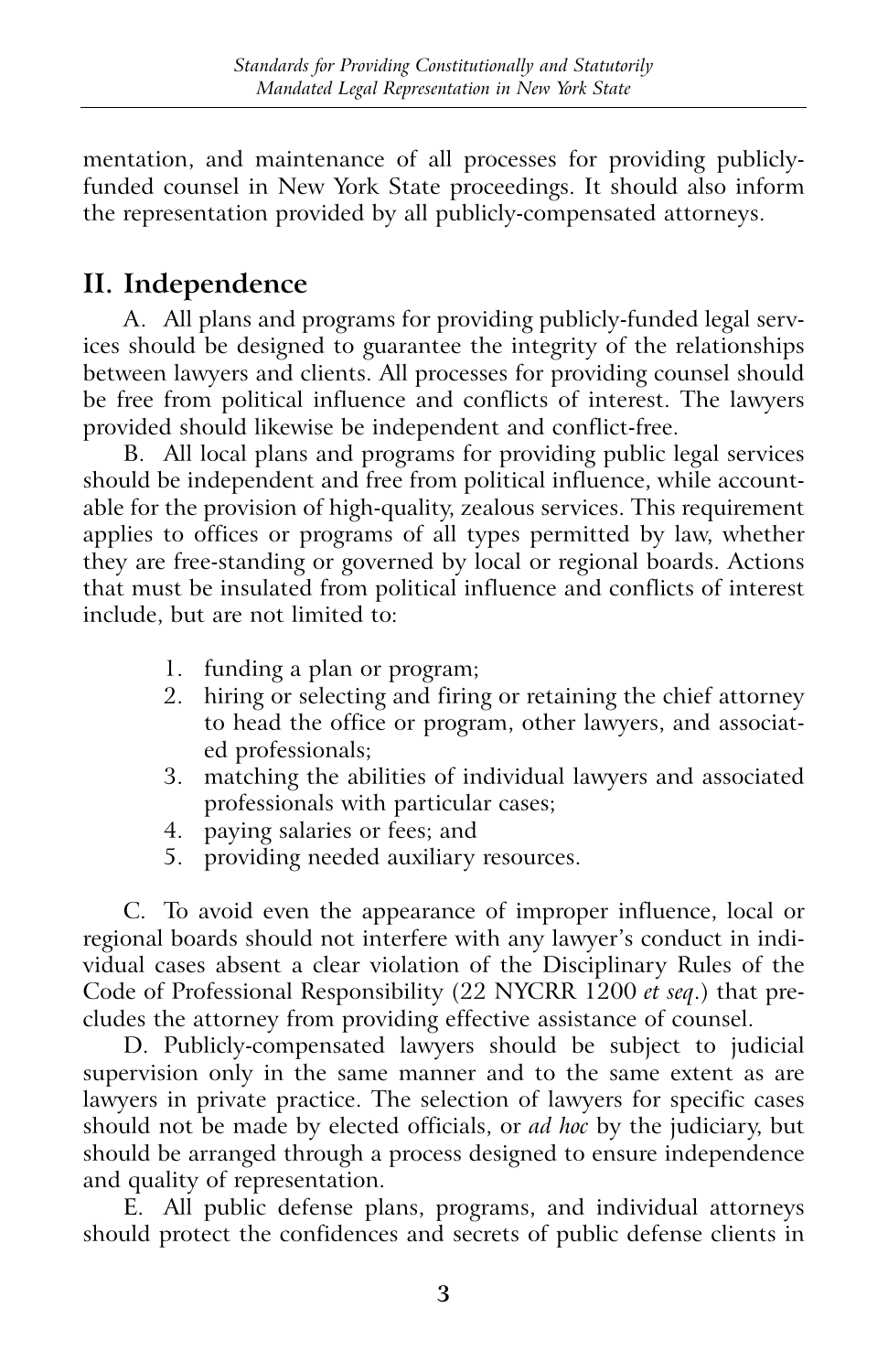accordance with the Disciplinary Rules of the Code of Professional Responsibility (22 NYCRR 1200.19). No record or report concerning public defense representation should be deemed deficient for omitting information which would result in the disclosure of client confidences or secrets, or would otherwise compromise the interest of any public defense client. Client-related public defense records should be exempt from freedom of information law disclosure requirements.

F. Mechanisms should be created to provide all individuals involved in the provision of publicly-funded legal services an opportunity to participate in evaluating and improving the quality, cost, and effectiveness of public defense and the entire justice system.

G. Mechanisms should be created to provide formal procedures for soliciting the views of the client community on specific issues affecting statutorily and constitutionally mandated legal services. "Client community" includes clients—persons who are receiving or have received publicly-funded legal services—and clients' families and others who care about them, representatives of geographic neighborhoods in which a significant number of clients live, and organizations dedicated to providing support and/or advocacy to clients and their families and neighborhoods.

## **III. Funding**

A. Government has the responsibility to fund the full cost of quality legal representation for all eligible persons. Under no circumstances should the funding power be used to interfere with or retaliate against professional judgments made in the representation of clients.

B. The provision of constitutionally and statutorily mandated legal services is an ongoing function, and the efficient and effective provision of such services is dependent on administrative and individual planning. Governmental funding sources should maintain funding of existing public legal services plans or programs at the level of the prior funding cycle during any hiatus in budget authorizations. When changing public defense plans or programs, governmental authorities should maintain and fund existing plans and programs until establishment of one or more alternate, sufficiently-funded mechanism(s). Attorneys, other professionals rendering services to public defense clients, and staff of plans or programs providing public legal services should be paid in a timely fashion.

C. Funding for plans or programs must be sufficient to place the providers of publicly-funded legal services in a professional situation comparable to professional, high-quality law offices of similar size.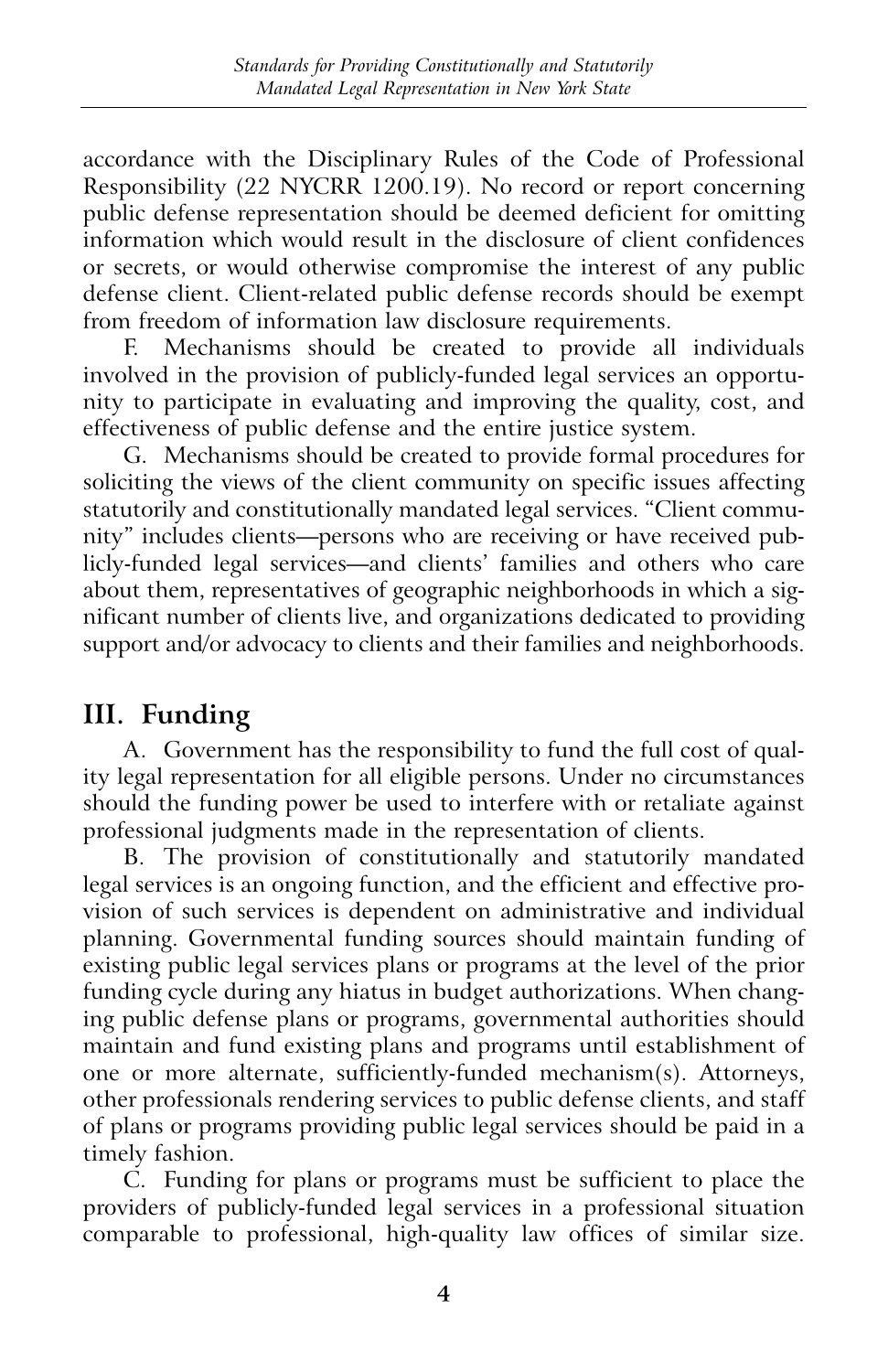Salaries and fees should be sufficient to compensate attorneys, other professionals (such as investigators, social workers, sentencing experts, expert witnesses, and consultants), and support staff commensurate with their qualifications and experience, and should be at least comparable to compensation of their counterparts in the justice system. Operating expenses should provide for facilities, resources, training including continuing legal education, and all other requirements of these standards, at least comparable to, and in no event less than, that provided for other components of the justice system with whom public legal services providers must interact, including the courts, prosecution, police, presenting agencies, and others.

D. Funding must be sufficient to obtain and maintain appropriate facilities for all necessary activities. These include but are not limited to: confidential client interviews; legal research; and appropriate means of communication with courts, opposing counsel, clients, and others, including but not limited to telephone, fax, and e-mail capabilities. Funding must also be available for interpretive assistance, such as language (including sign language) interpreters, TDD or similar equipment for persons who are deaf or hard of hearing or have other communication barriers.

E. Funding must be sufficient to prevent excessive workloads (see Standard IV).

#### **IV. Workload**

A. Plans and programs, and individual assigned counsel, that provide publicly-funded legal services should refuse to accept workloads that by reason of their excessive size interfere with the rendering of high-quality representation or lead to the breach of professional obligations. Courts should not require public defense plans and programs, or individual assigned counsel, to accept excessive workloads.

B. Local geographical, procedural, policy, and other differences make statewide numerical workload limits difficult to establish. Therefore, each plan or program should establish local numerical workload standards. Among factors that should be considered in establishing workload formulas are the types of cases being handled, workload and resources of the prosecutor or other attorney(s) handling the case for the government, distance between court(s) and public defense program or attorney offices, time needed to interview clients and witnesses (distance to jails, location of confidential interview facilities, etc.), and existing national and other workload standards.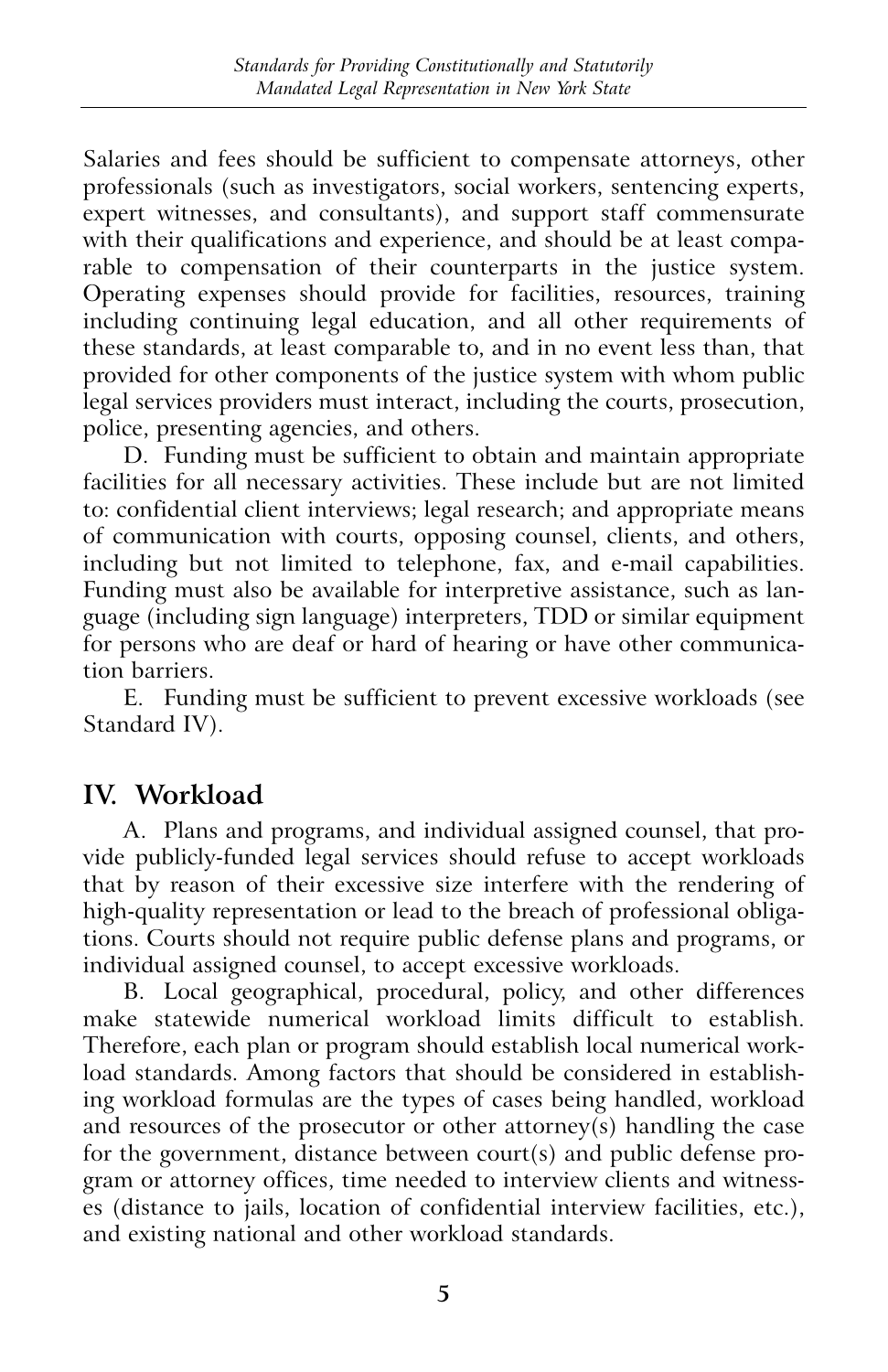C. Workloads should be continuously monitored, assessed, and predicted so that whenever possible, excessive workload problems can be anticipated and preventive action taken. Where an individual attorney in a public defender or legal aid office believes that he or she has an excessive caseload, there should be internal office mechanisms to review the caseload of that attorney and appropriate steps should be taken.

D. Whenever plans or programs, or individual assigned counsel, determine in the exercise of their best professional judgment that the acceptance of additional cases or continuing representation in previously-accepted cases will lead to the furnishing of representation lacking in quality or to the breach of professional obligations, the plan or program, or individual assigned counsel, should take appropriate steps to reduce their pending or projected workload. Appropriate steps may include but are not limited to declining additional cases, seeking leave to withdraw from existing cases, and seeking funds for additional attorneys or other needed staff or resources.

E. Where the administrator or supervisor in a plan or program determines that an individual attorney's workload is excessive, and that the attorney has declined to take measures to correct the problem or that measures to correct the problem have failed, the administrator or supervisor of the plan or program should, after notice to the attorney, preclude the attorney from receiving further publicly-funded cases until the excessive workload problem has been resolved. Except where the workload is creating a situation such as would subject any law firm to professional liability for the neglect of a legal matter if allowed to continue, the plan or program should not interfere in the continuing representation by the lawyer of existing public defense clients.

F. Where local or regional boards or commissions determine that the workload of a plan or program is excessive, and that the plan or program has declined to take measures to correct the problem or that measures to correct the problem have failed, the boards or commissions should, after notice to the plan or program, take steps to preclude the plan or program from receiving further publicly-funded cases until the excessive workload problem has been resolved. Except where the workload is creating a situation such as would subject any law firm to professional liability if allowed to continue, the boards or commissions should not interfere in the continuing representation of existing public defense clients.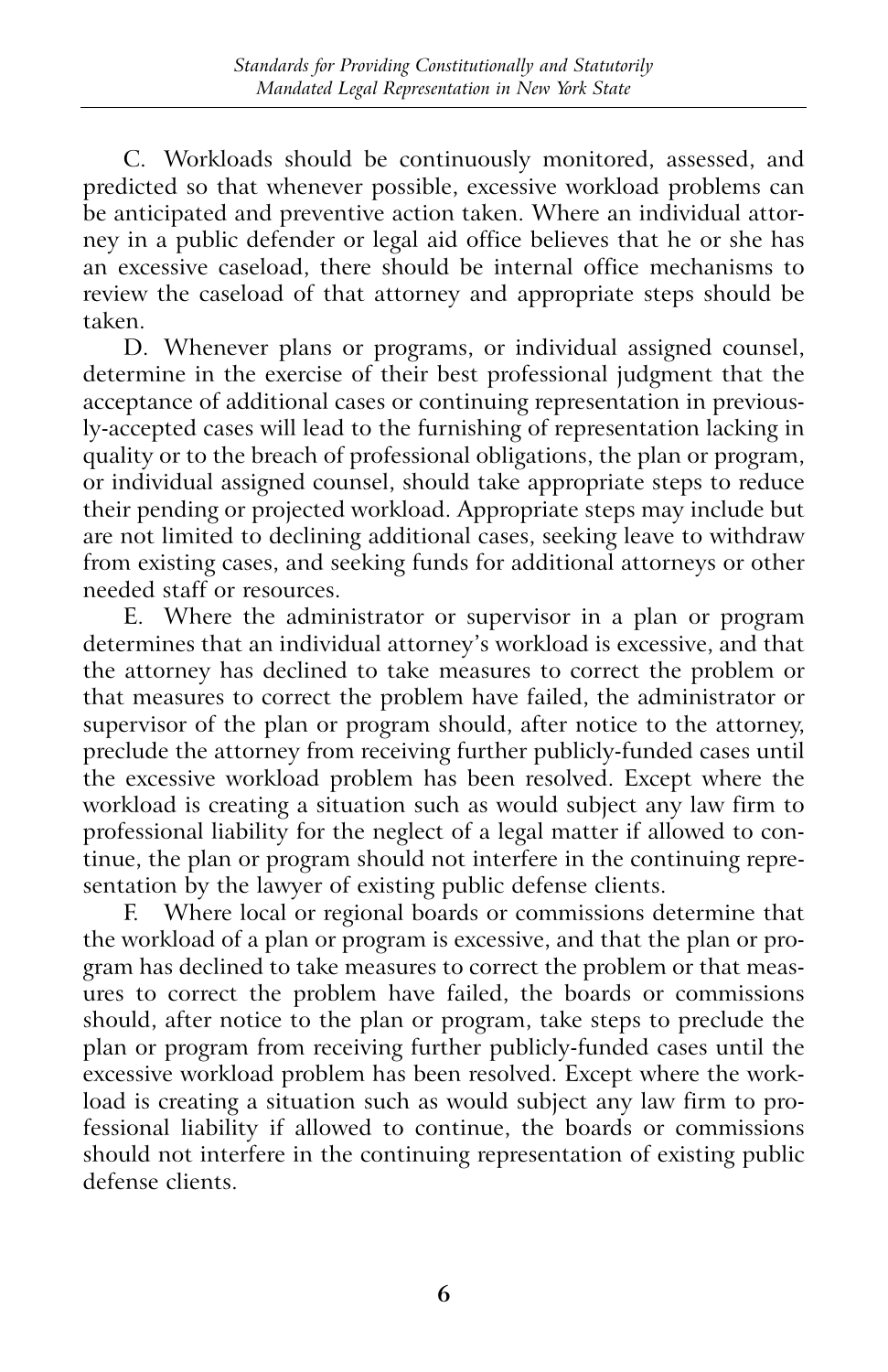## **V. Scope of Representation (Types and Stages of Proceedings)**

- A. In criminal matters:
	- 1. Counsel should be provided in all matters relating to offenses punishable by incarceration, regardless of whether the offenses are denominated felonies, misdemeanors, or other breaches of any law, local law, or ordinance of a political subdivision of the State.
	- 2. An offense is deemed to be punishable by incarceration if the fact of conviction on that offense may subject the defendant to incarceration in a subsequent proceeding.
	- 3. Counsel should be provided to the accused as soon as feasible and, in any event, when counsel is requested during government interrogation, at lineups and similar events, when custody begins, at appearance before any court, or when formal charges are filed, whichever occurs earliest. The authorities should promptly notify the local plan or program responsible for publicly-provided counsel whenever a person in custody requests counsel or is without counsel. The right to counsel should be explained to the suspect or defendant, and an offer of counsel made, preferably by counsel, in words easily understood. The suspect or defendant should be expressly told that one who is unable to pay for representation is entitled to have counsel provided. Custodial authorities should provide telephone access to public defense counsel, and any other means necessary for an accused in custody to establish communication with a lawyer. The plan or program for providing public counsel should ensure that information about access to counsel is provided to those in custody, and that an attorney is available to respond promptly to requests for counsel. An attorney should have timely and confidential access to a person requesting counsel.
	- 4. Counsel initially provided should continue to represent a defendant throughout trial court proceedings absent some reason why a change in counsel would benefit the client. When structural or staffing changes occur, the interest of the client in maintaining continuity of representation should be given significant weight in implementing those changes. Trial counsel should preserve the client's right to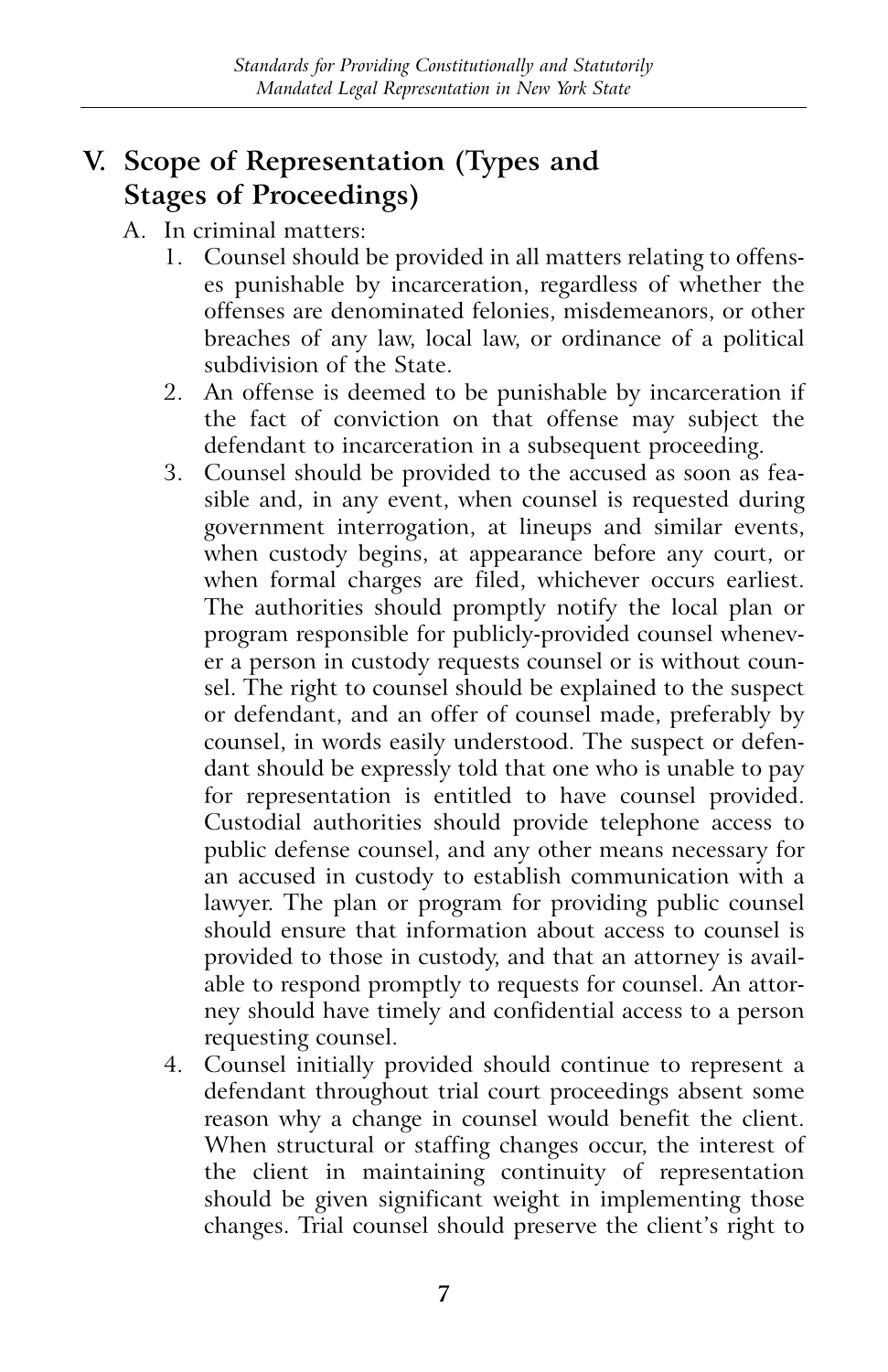appeal. Procedures should be established and followed for maintaining case files, transferring case files and shifting responsibility whenever a client's case is transferred from one attorney to another, and preserving case files at the conclusion of representation.

B. In all other matters counsel should be provided as required by constitutional or statutory mandate, in accordance with best practices in the field.

C. Representation of a client establishes an inviolable attorneyclient relationship. Removal of counsel from representation of a client should not occur over the objection of the attorney and the client except where substitution of counsel is required by law.

## **VI. Training and Internal Supervision**

A. Local plans or programs should provide for the effective training, professional development, and continuing education of all attorneys, other professionals, and staff involved in publicly-provided legal services.

- 1. A clear, written training plan for offering these required training opportunities should exist for every locality. The training plan should include specific goals and objectives based on regular needs assessments and reflect best training practices and existing national standards.
- 2. Plans or programs may choose to provide training directly and/or to pay for attendance of persons involved in public defense at appropriate local, state, or national training sessions.

B. All attorneys providing publicly-funded legal services should receive systematic, comprehensive training. Attorney training should include intensive entry-level training, regular in-service training, and opportunities to participate in regional and national training. Attorneys should have the opportunity to attend programs to keep them abreast of changes in law and procedure, make them aware of relevant developments in science, technology, and social science, and continue development of their advocacy, negotiation, and communication skills. The training should be relevant to the types of cases handled by publiclyfunded lawyers. Mandatory continuing legal education credits received for training taken in areas of the law not applicable to cases in which the attorneys are providing publicly-funded representation should not count as training within the meaning of this standard nor be paid for with government funds.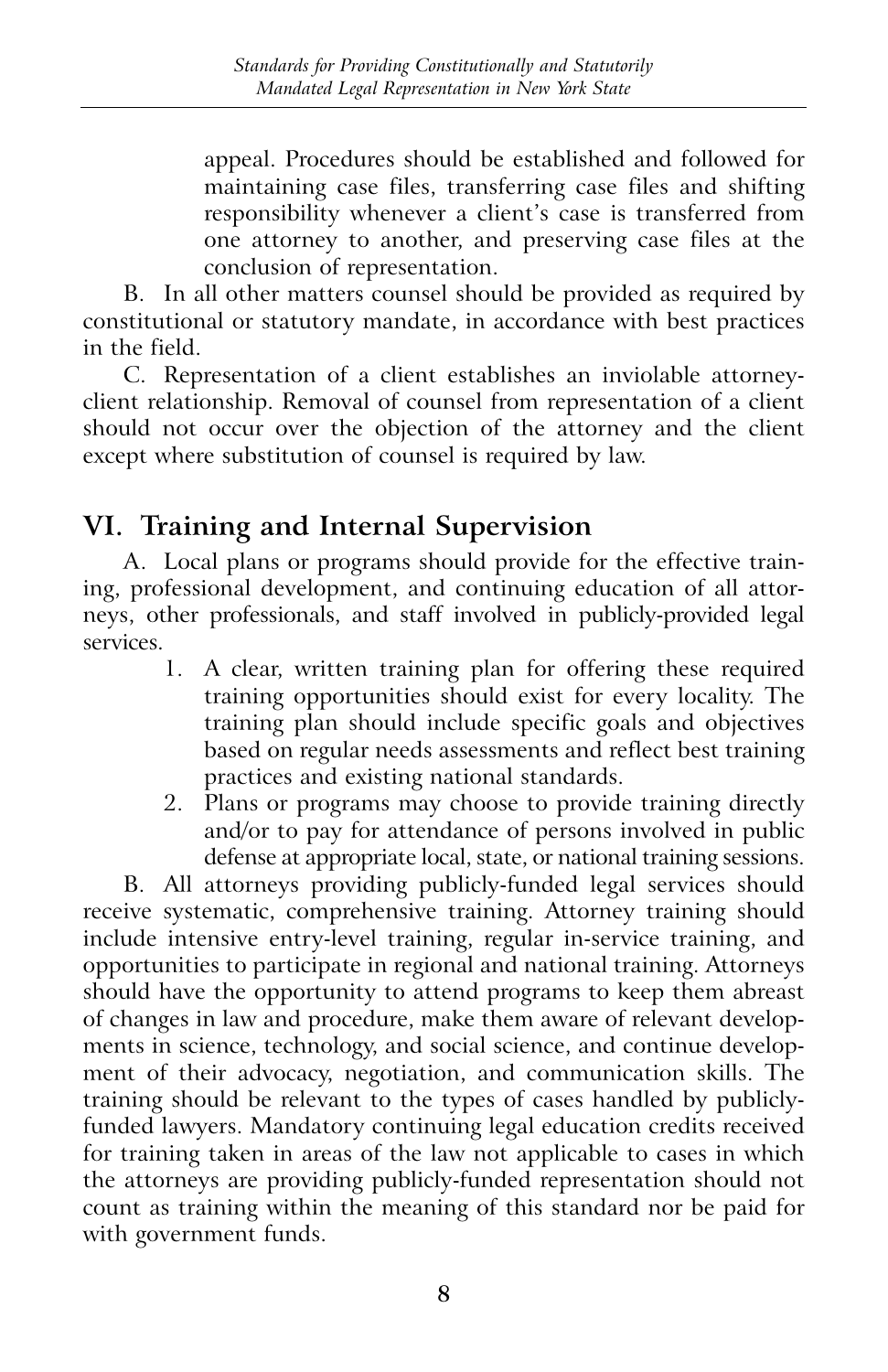C. Non-lawyer professionals, including but not limited to investigators, sentencing advocates, and paralegals, working in plans or programs or for individual attorneys providing publicly-funded legal services, or contracting with such plans or programs, should be offered training relevant to their work.

D. Support staff working in plans or programs or for individual attorneys providing publicly-funded legal services should be offered training relevant to their work, to increase efficiency and morale. Such training should include training in the use of automation technology, communication skills, and other relevant areas.

E. Offices and programs should provide supervision and mentoring of attorneys.

- 1. Lawyers within an office or program are subject to supervision to ensure high-quality representation and compliance with professional responsibility mandates. Lawyers should resist attempts at interference with the conduct of their individual cases on the basis of any other factors.
- 2. Practices and procedures consistent with these standards, including the Duties of Counsel set out in Section VIII, should guide supervision in offices and programs. The practices and procedures should include a method for resolving disagreements within an office or program about the appropriate way to proceed in an individual case. The final determination of how to proceed in an individual case, as to all matters that are not reserved to the client, should be made by the lawyer of record, or according to established practices and procedures where an office or program is the attorney of record.

## **VII. Eligibility of Clients**

A. Persons who are financially unable to obtain representation without substantial hardship to themselves or their families should be eligible for publicly-funded, quality representation.

B. The plan for providing public legal services should provide an effective, efficient, and fair system for determining the eligibility of potential clients that effectuates the constitutional and statutory right to counsel. Provision of counsel should not be delayed while eligibility is verified. Any doubt concerning a potential client's eligibility should be resolved in favor of eligibility of the client.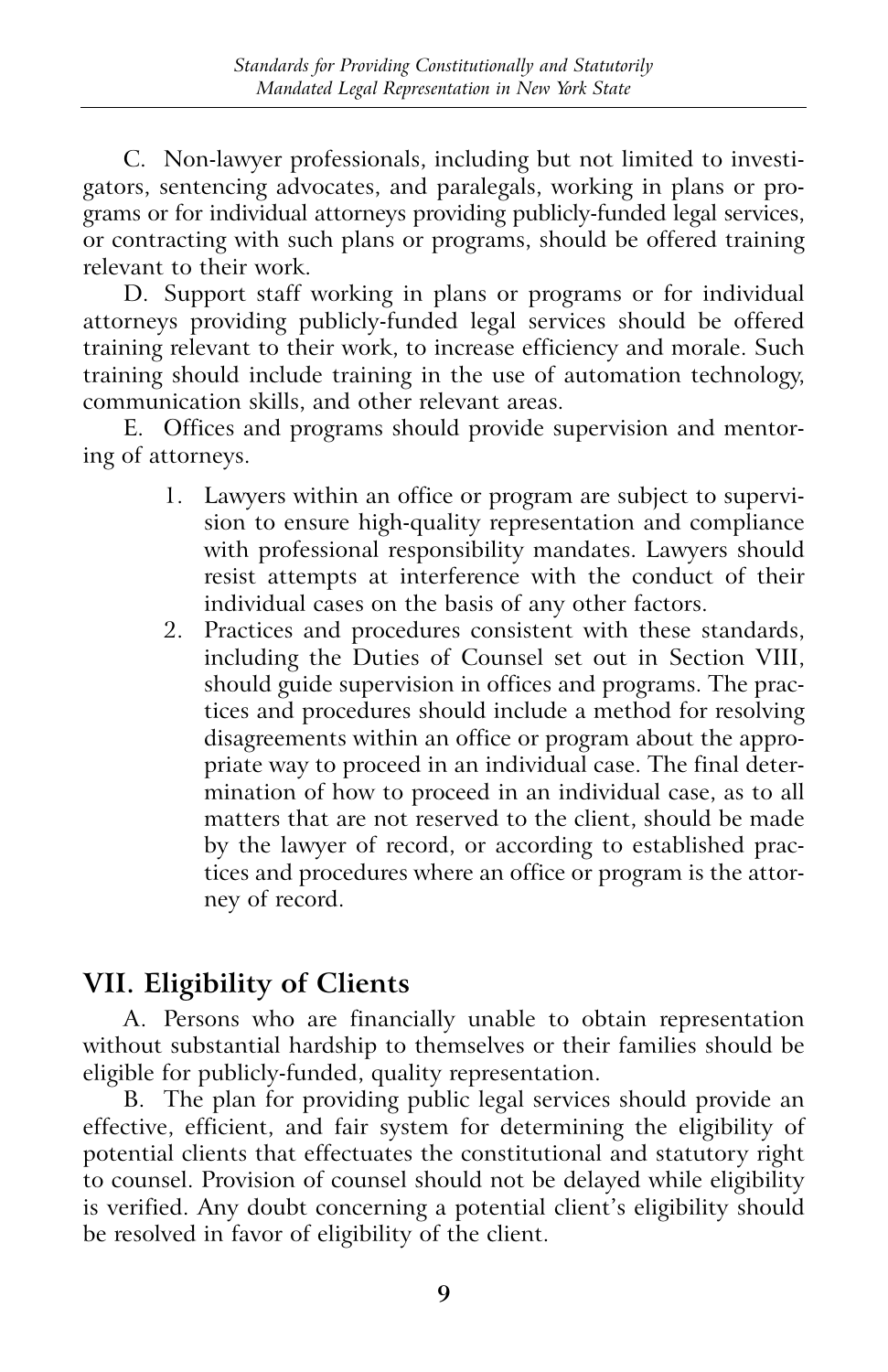C. Counsel should not be denied because friends or relatives of the potential client have resources to retain counsel, or because bond has been or can be posted, or because of the potential client's ability to make partial payment of the cost of representation.

D. No single factor, such as income, should establish a potential client's ineligibility for publicly-funded legal services. Factors to consider in determining eligibility should include, but need not be limited to: income; bank account; other liquid assets; number of dependents; cost of subsistence for the potential client and any to whom a legal duty of support is owed; current financial obligations, and whether private counsel would be interested in representing the potential client given all the charges, potential auxiliary costs of representation, and the potential client's present economic circumstances. The ownership of a motor vehicle or home should not be considered unless the value of the vehicle or home is such that immediate liquidation or encumbrance is possible and would provide the potential client with sufficient funds to maintain adequate transportation and housing in addition to immediately hiring private counsel. The potential client's assessment of the feasibility of obtaining competent representation should be given substantial weight.

E. Publicly-funded services, including but not limited to transcription of court proceedings, investigators, interpreters, and experts, should not be denied to a person who is financially eligible for publiclyprovided legal services but is represented by counsel acting pro bono or paid by a third person. Nor should publicly-funded auxiliary services be denied to a person whose financial condition after payment of a reasonable fee to retained counsel makes that person unable to obtain necessary auxiliary services without substantial hardship to themselves or their families.

F. Post-representation reimbursement for the cost of providing counsel should not be required except on the ground of fraud in obtaining publicly-provided counsel.

G. Partial payment (contribution) toward the cost of counsel, if implemented at all, should not be required without adequate procedural safeguards including, but not limited to:

> 1. providing an opportunity for a hearing on the person's ability to make a contribution and on the amount and method of payment of that contribution, to ensure that the contribution requirement does not impose a substantial financial hardship and does not chill the exercise of the right to counsel;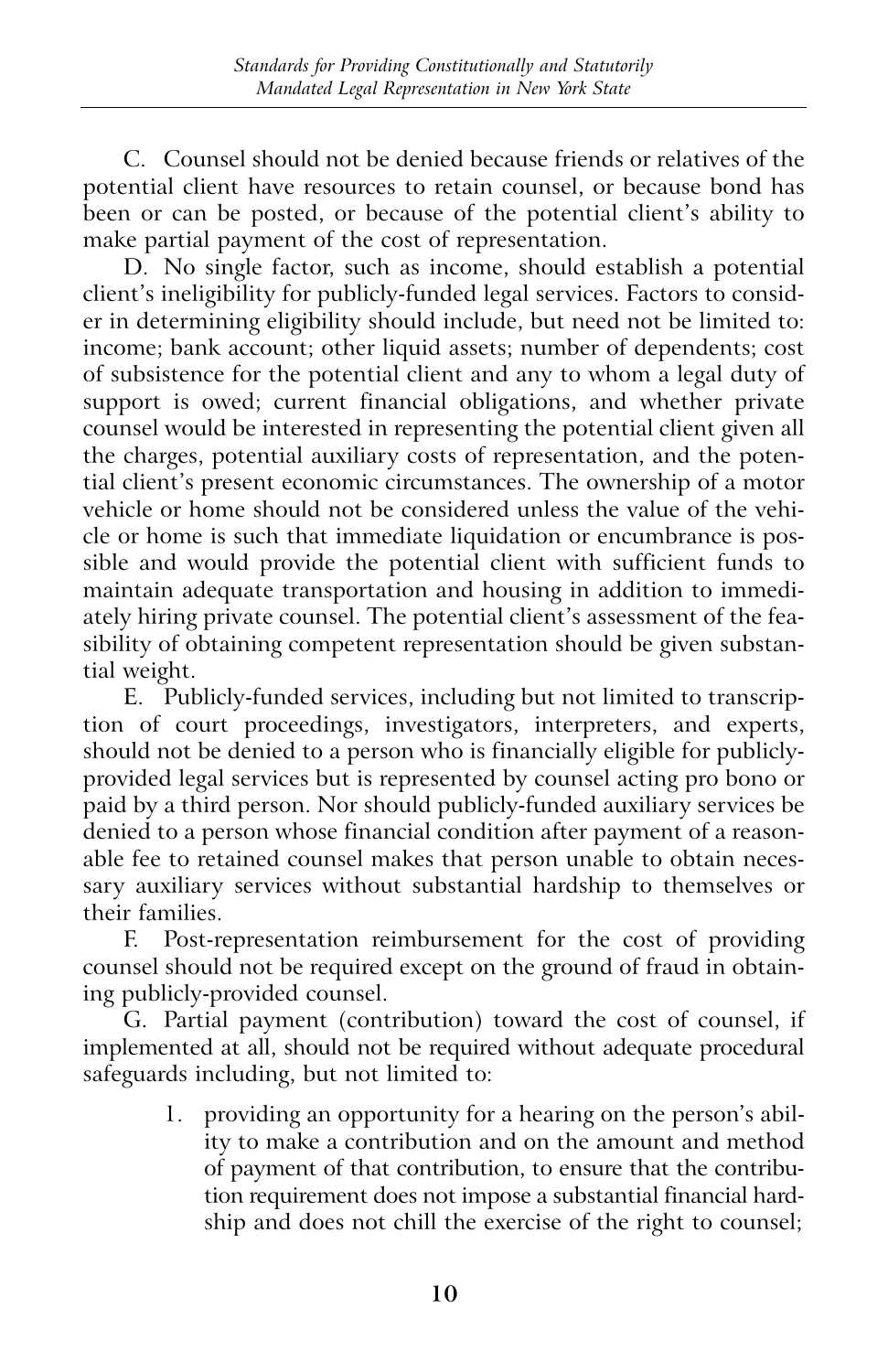- 2. advising the person that counsel will be provided at all stages of proceedings regardless of payment or nonpayment of the contribution;
- 3. advising the person that failure to pay the contribution will not lead to a finding of contempt unless the failure is willful;
- 4. providing a mechanism by which a person may seek remission of payment of any or all of the contribution amount on the grounds that payment will impose manifest hardship on the person or the person's family;
- 5. requiring a proper waiver before any of these safeguards are to be relinquished;
- 6. providing that the court or its designee, not the public defense provider, should be responsible for collecting mandated payments; and
- 7. providing that the determination of initial or continuing eligibility or ability to make partial payment should not require public counsel to disclose, except where mandated by binding ethical rules, facts concerning a client's financial status.

### **VIII. Duties of Counsel**

The paramount obligation of publicly-funded counsel is to provide zealous and high-quality representation at all stages of the matters for which they represent their clients.

#### **A. Criminal Defense Counsel**

- 1. The paramount obligation of criminal defense counsel is to provide zealous and high-quality representation to their clients at all stages of the criminal process.
- 2. To provide high-quality representation, counsel should be familiar with the substantive criminal law and the law of criminal procedure and its application in the particular jurisdiction. Counsel has a continuing obligation to stay abreast of changes and developments in the law. Counsel should become informed as to the practices of the specific judge before whom a case is pending and of relevant policies of the district attorney's office. Before handling a criminal matter, counsel should have sufficient experience and training to provide high-quality representation.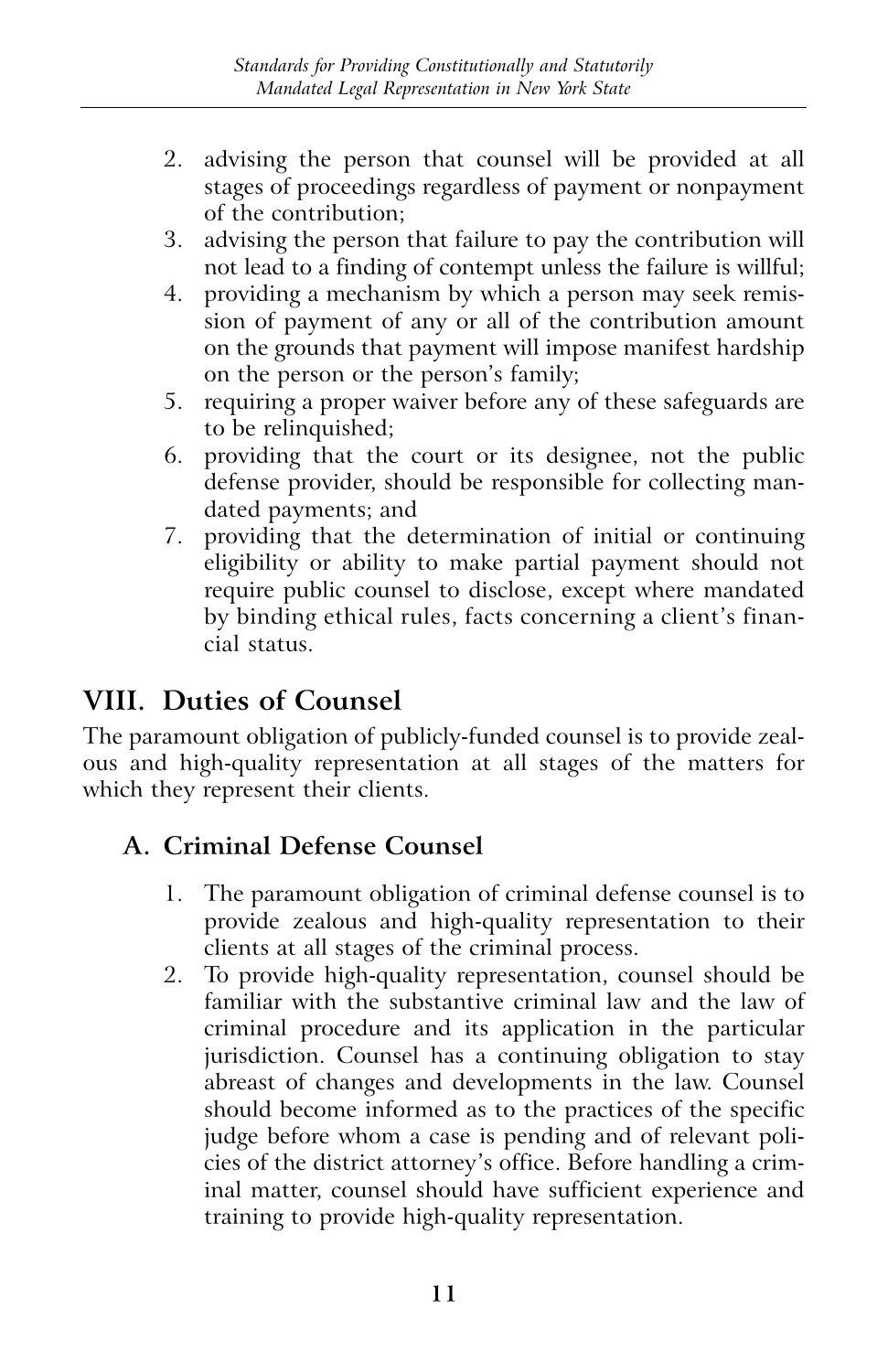- 3. Before accepting a public defense matter, counsel should make sure that counsel has available sufficient time, resources, skill, knowledge and experience to offer highquality representation to the defendant. If it later appears that counsel is unable to offer high-quality representation, counsel should seek to withdraw. Required resources include but are not limited to: the office facilities and support staff necessary to an efficient legal practice; interview facilities that promote and protect client confidentiality and trust; and access to legal information such as an adequate law library and computerized research tools.
- 4. Counsel should act to avoid all potential and actual conflicts of interest that would impair counsel's ability to represent a client, and avoid handling matters where such conflicts arise. Where appropriate, counsel should consider seeking an advisory opinion on a potential conflict.
- 5. Counsel should keep the client informed of the progress of the case.
- 6. Unless inconsistent with the best interest of the client, counsel should conduct an independent investigation regardless of the accused's admissions or statements to the lawyer of facts constituting guilt. The investigation should be conducted as promptly as possible. Counsel should secure the assistance of investigators and/or other experts, including providers of social services, whenever needed for preparing any aspect of the defense, including but not limited to bail applications, pretrial motions, plea negotiations, defense at trial including developing an understanding of or rebuttal of the prosecution's case, and sentencing.
- 7. Counsel should ordinarily meet with the client before entering into any plea negotiation, and should explore with the client the possibility and desirability of reaching a negotiated disposition of the charges rather than proceeding to a trial. Counsel should know and fully explain the rights that would be waived by entering a plea rather than proceeding to trial, and should not accept any plea agreement without the client's express authorization, nor let the existence of plea negotiations preclude steps necessary to preserve and prepare a defense. Counsel should be fully aware of, and make sure the client is fully aware of, all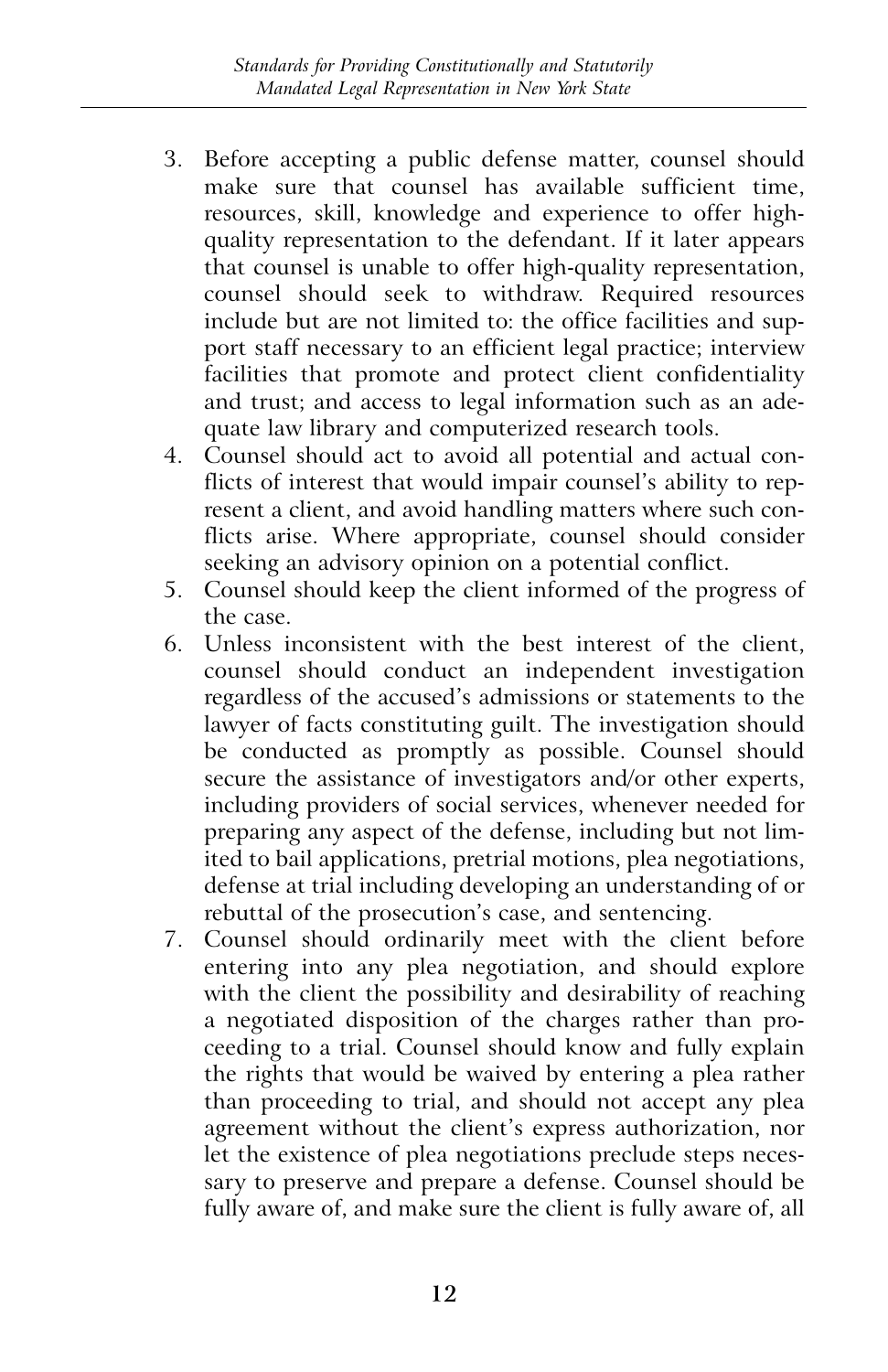direct and potential collateral consequences of a conviction by plea. Counsel should develop a negotiation strategy based on knowledge of the facts and law of the particular case, the practices and policies of the particular jurisdiction, and the wishes of the client. Where prosecutorial or judicial policies purport to preclude consideration of the facts and law of individual cases in plea negotiation, counsel's negotiating strategy should include consideration of ways to challenge such policies.

- 8. At the trial level, counsel:
	- a. Should determine what if any pretrial motions to make based on knowledge of the law and the facts of the individual case.
	- b. Should discuss with the client the relevant strategic considerations of the decision to proceed to trial with or without a jury, which decision rests solely with the client.
	- c. Should fully prepare for pretrial proceedings and trial. Throughout the case, counsel should endeavor to establish a proper record for appellate review, consider the potential effects of particular actions upon sentencing if there is a finding of guilt, and be alert for ways to best present the client and the client's case. Counsel should obtain expert assistance whenever it is needed for any aspect of case preparation and presentation, including but not limited to the assistance of mental health experts, forensic scientists, and persons knowledgeable about any aspect of the case that counsel cannot adequately understand or present without assistance.
	- d. Should fully prepare for sentencing. Counsel should consider the need for and availability of sentencing specialists and seek the assistance of such specialists whenever possible and warranted. Counsel should develop a plan that seeks to achieve the least restrictive and burdensome sentencing alternative that is most acceptable to the client, and which can reasonably be obtained based on the facts and circumstances of the case. Counsel should attempt to determine, unless there is a sound tactical reason for not doing so, whether the prosecution will advocate that a particular type or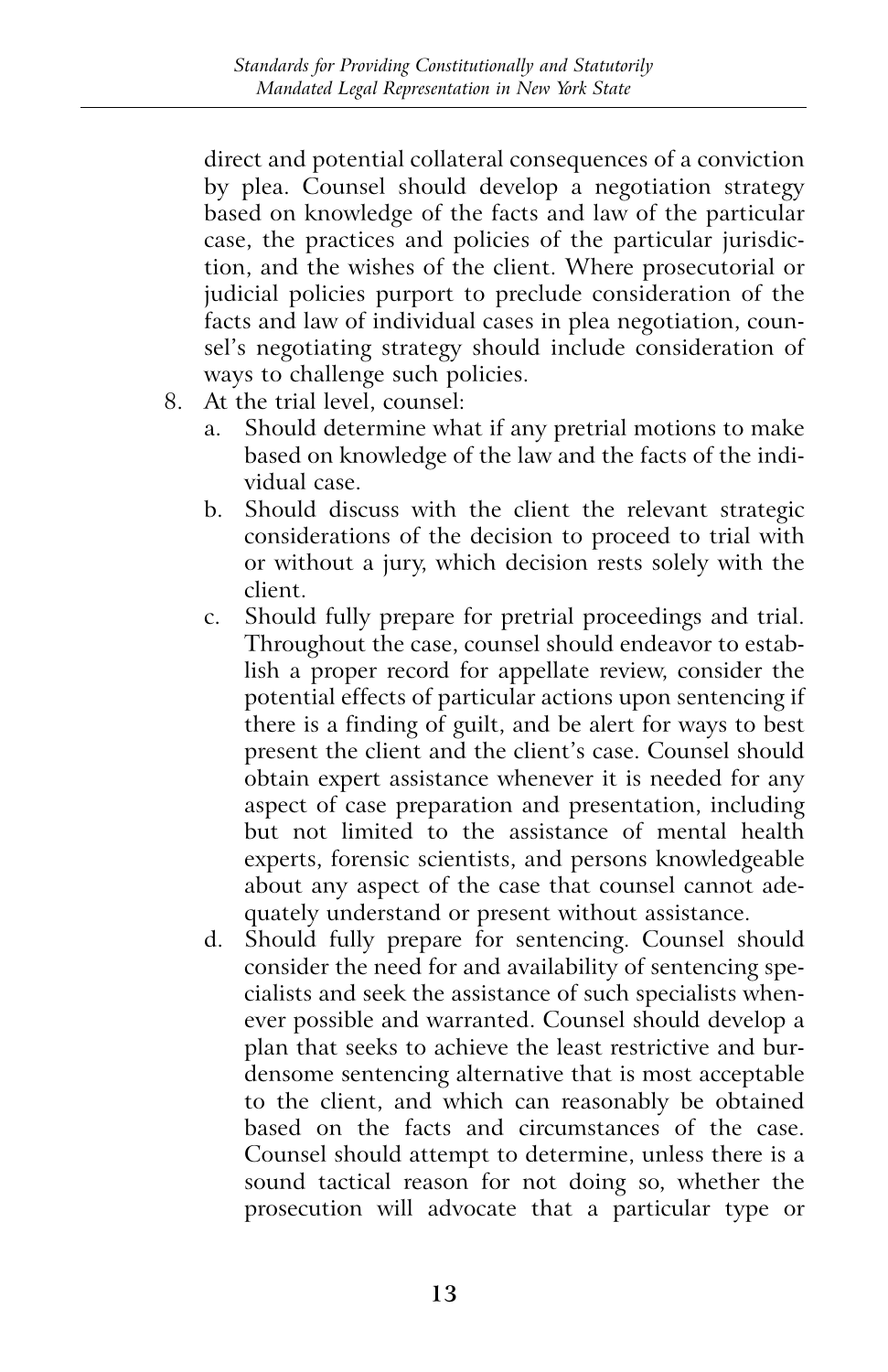length of sentence be imposed, and determine an appropriate response. Counsel should present a defense sentencing memorandum unless counsel determines that not doing so would demonstratively benefit the client. Counsel should also seek to ensure that all reasonably available and helpful mitigating information is presented, that the client is not harmed by inaccurate or improper information, and that any such information is stricken from the record and the text of the presentence investigation report. Counsel at sentencing should advocate fully for the requested sentence and protect the client's interest.

9. This list of duties is not intended to be exhaustive. It does not cover every step that counsel should make, or every proceeding in which counsel may or should represent a client. Counsel should become familiar with the client, facts of the client's case, and relevant substantive and procedural law before embarking on representation in any matter or proceeding regarding a matter.

#### **B. Family Court Counsel**

- 1. The paramount obligation of family court counsel is to provide zealous and high-quality representation to their clients at all stages of the family court process including those periods during which a client's matter may be adjourned for lengthy periods.
- 2. To provide high-quality representation, counsel should be familiar with substantive family, social services and domestic relations law and procedure, including applicable federal regulations, and their application in the particular jurisdiction. Counsel should stay abreast of developments in the law and in relevant medical and social sciences, including child development, substance abuse, and causes of and treatment for child abuse and neglect. Counsel should stay abreast of the services and benefits available to children and parents in the jurisdiction. Where appropriate, counsel should become informed of the practices of the specific judge before whom a case is pending and of relevant policies of the presenting agency, law guardian provider, county attorney or corporation counsel's office. Before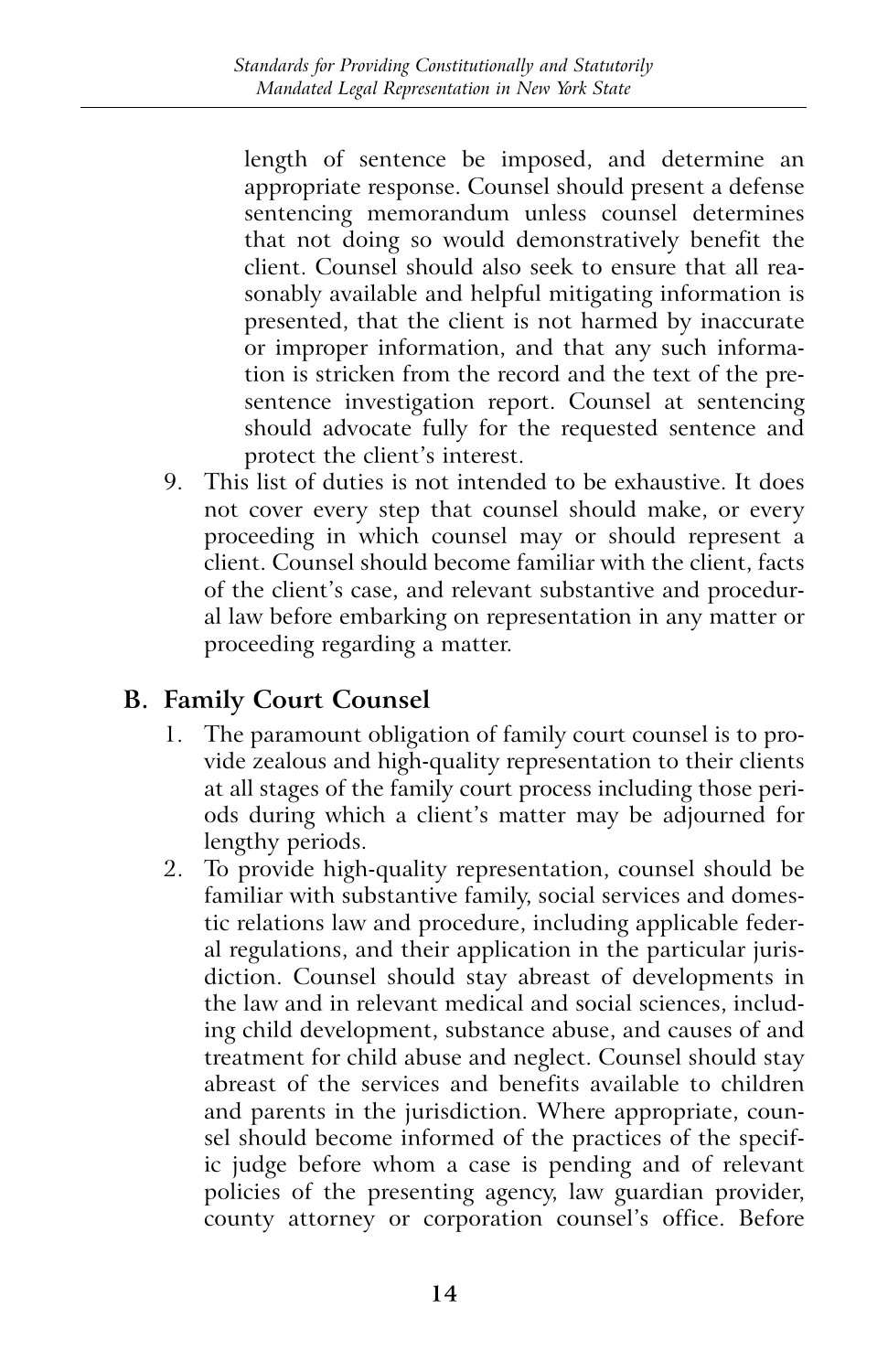handling a family or surrogates court matter, counsel should have sufficient experience and training to provide high-quality representation.

- 3. Before agreeing to act as counsel or accepting appointment by a court, counsel should make sure that counsel has available sufficient time, resources, knowledge and experience to offer high-quality representation to a client in a particular matter. If it later appears that counsel is unable to offer high-quality representation in the case, counsel should seek to withdraw. Required resources include but are not limited to the office facilities and support staff necessary to an efficient legal practice, interview facilities that promote and protect client confidentiality and trust and access to legal information such as an adequate law library and computerized research tools. Counsel should discuss the matter with the client sufficiently in advance to allow time for investigation and case preparation.
- 4. Counsel should act to avoid all potential and actual conflicts of interest that would impair counsel's ability to represent a client. Where appropriate, counsel may be obliged to seek an advisory opinion on any potential conflicts.
- 5. Counsel should keep the client informed of the progress of the case and to explain the family court process, including the important role of the law guardian in family court proceedings. Counsel should also advise the client to arrange for meetings with the law guardian and, when necessary, counsel should prepare the client for the law guardian interview.
- 6. Counsel should conduct an independent investigation of the facts as promptly as possible. Counsel should secure the assistance of investigators and/or other experts, including private providers of social services, whenever needed for preparing any aspect of the case, including but not limited to placement, pretrial motions, custody determinations, strategy at trial including developing an understanding of or rebuttal of the plaintiff's case, and possible resolution of the matter. Counsel should also help clients access any needed services that could impact on the outcome of the proceedings, such as services related to housing, mental health treatment, substance abuse treatment, and others.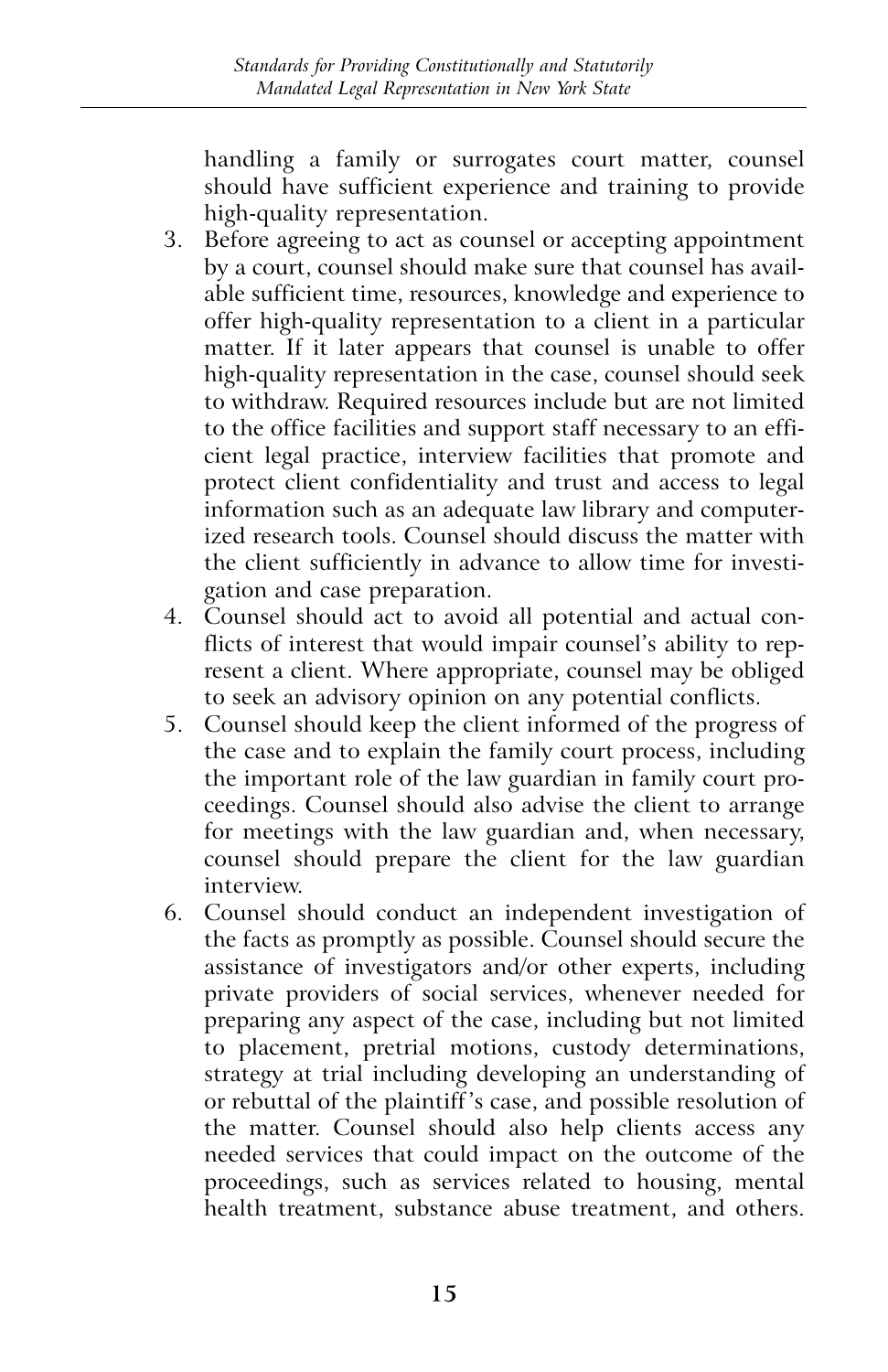Counsel should also advise clients about the need for close communication with persons and entities related to the matter at hand and about the potential impact on the matter at hand of other legal proceedings including drug courts and other criminal courts.

- 7. Counsel should ordinarily meet with the client before entering into any negotiations for resolution of the proceeding, and should explore with the client the possibility and desirability of reaching a negotiated disposition of the case rather than proceeding to a trial. Counsel should know and fully explain the rights that would be waived by agreeing to any particular negotiated settlement rather than proceeding to trial, and should not accept any negotiated settlement without the client's express authorization, nor let the existence of such negotiations preclude steps necessary to preserve and prepare a case for trial. Counsel should be fully aware of, and make sure the client is fully aware of, all direct and potential collateral consequences of any particular resolution of the matter. Counsel should explain in detail the implications of agreeing to a fact-finding, especially in article 10 child protective proceedings or any other matter, where placement of the children outside the home is a dispositional option. Counsel should carefully advise clients about the implication of placement outside the home in terms of permanency planning in relation to the possibility of termination of parental rights. When children have been placed, counsel should meet with the client to help the client develop a concrete strategy to maximize the opportunity for the children to be returned to the home. Counsel should develop a negotiation strategy based on knowledge of the facts and law of the particular case, the practices and policies of the particular jurisdiction, and the wishes of the client.
- 8. At the trial level, counsel:
	- a. Should determine what if any pretrial motions to make based on knowledge of the law and the facts of the individual case including but not limited to requesting the court to order pretrial home studies, alcohol and illegal substance evaluations, and mental health evaluations. Counsel should also consider if there are other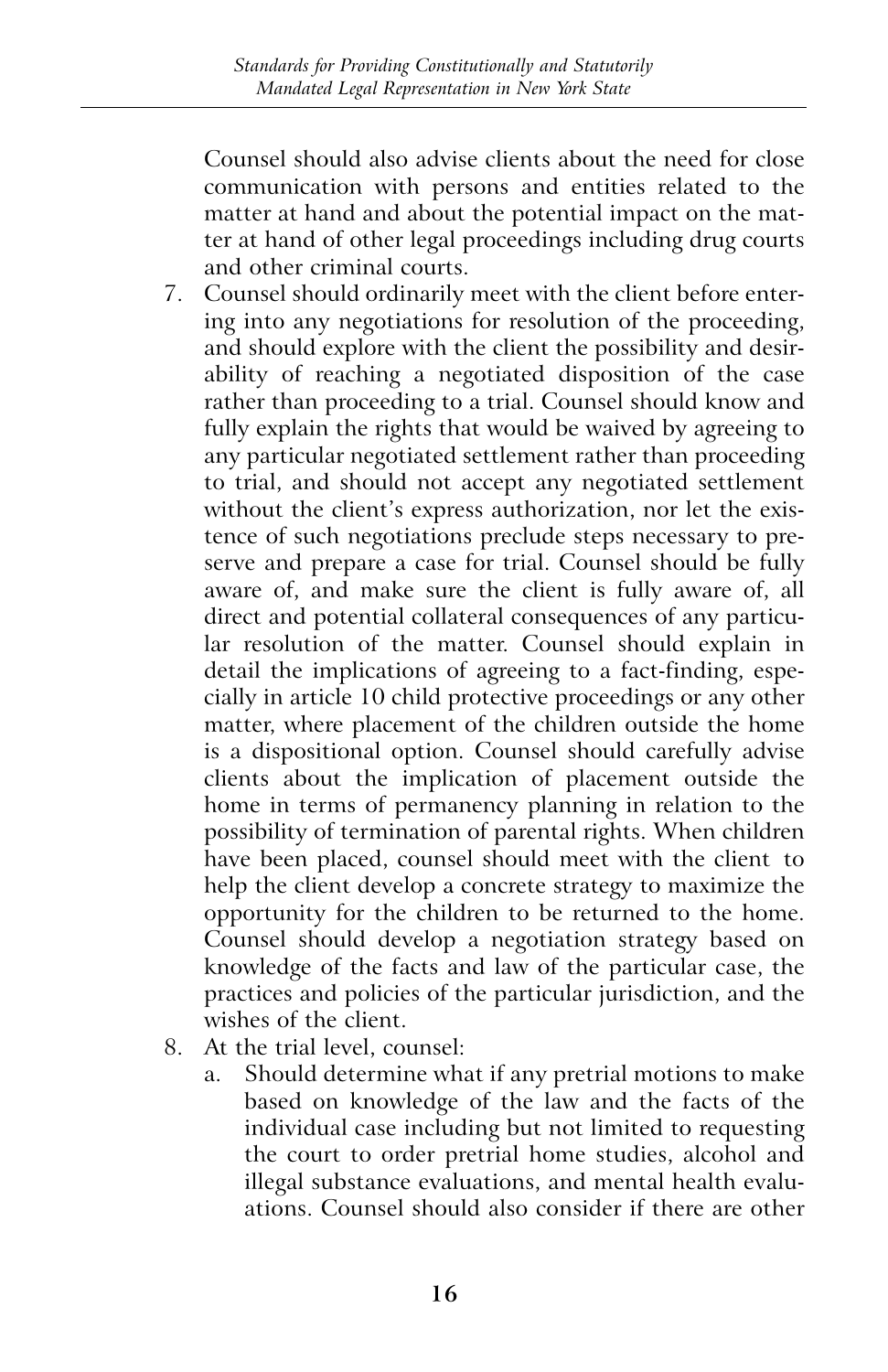legal actions to pursue that might obviate the action in question.

- b. Counsel should discuss with the client the relevant strategic considerations of the decision to proceed to trial, which decision rests solely with the client.
- c. Counsel should fully prepare for trial including thorough pre-trial discovery and investigation which should include, but not be limited to, obtaining access to the client's DSS file, as well as appropriate school and mental health records. Where applicable, counsel should prepare parents for the possibility of their children having an in-camera hearing with the judge. Throughout the trial process counsel should endeavor to establish a proper record for appellate review, consider the potential effects of particular actions upon disposition, and be alert for ways to best present the client and the client's case. Counsel should obtain expert assistance whenever it is needed for any aspect of trial preparation and presentation, including but not limited to mental health experts, forensic scientists, and persons knowledgeable about any aspect of the case that counsel cannot adequately understand or present without assistance. Counsel should interview and subpoena necessary witnesses in advance of any court proceeding at which such witnesses might be needed.
- d. Counsel should fully prepare for the dispositional hearing. Counsel should consider the need for and availability of specialists and seek the assistance of such specialists whenever possible and warranted. Counsel should develop a plan that seeks to achieve the least restrictive and burdensome dispositional alternative that is most acceptable to the client, and which can reasonably be obtained based on the facts and circumstances of the case. Counsel should attempt to determine, unless there is a sound tactical reason for not doing so, whether counsel's adversary will advocate that a particular type or length of disposition be imposed, and determine an appropriate response. Counsel should present a memorandum of law in support of the disposition sought unless counsel determines that not doing